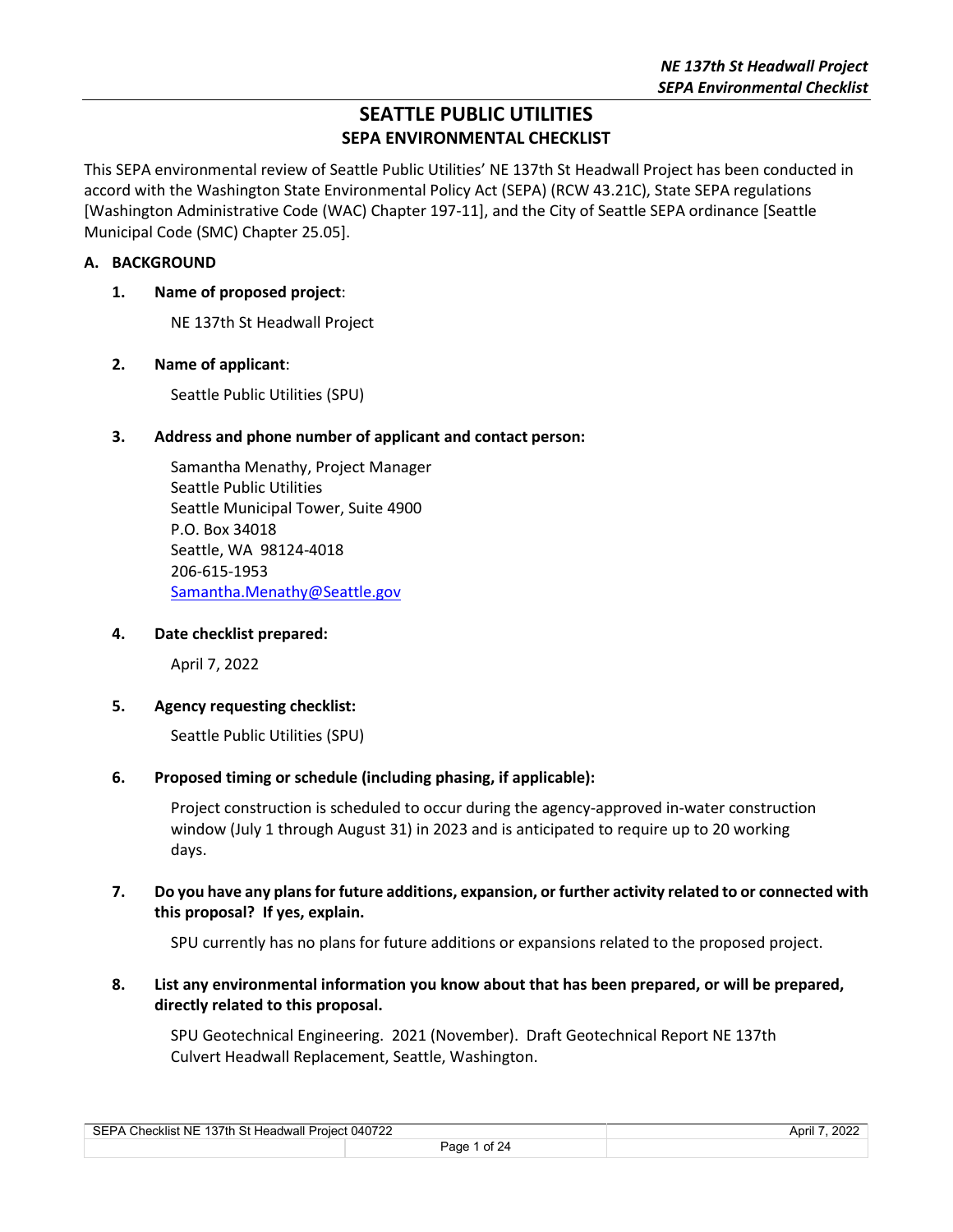**9. Do you know whether applications are pending for governmental approvals of other proposals directly affecting the property covered by your proposal? If yes, explain.**

SPU is not aware of pending government approvals of other proposals that directly affect the properties covered by this proposal.

#### **10. List any government approvals or permits that will be needed for your proposal, if known.**

Implementation of this project may require some or all the following permits and approvals:

- Utility Major Permit (type 51, major projects) and Street Use Permits, City of Seattle Department of Transportation (SDOT) (includes traffic control plans, if required)
- Hydraulic Project Approval, Washington Department of Fish and Wildlife (WDFW)
- Clean Water Act, Nationwide Permit, U.S. Corps of Engineers
- **11. Give a brief, complete description of your proposal, including the proposed uses and the size of the project and site. There are several questions later in this checklist that ask you to describe certain aspects of your proposal. You do not need to repeat those answers on this page.**

SPU has identified a project that would construct a headwall for the 36-inch diameter culvert conveying Littlebrook Creek under NE 137th St (SPU Project Number C600685). The existing roadfill embankment on the north side of the street is unraveling and could fail if not supported. The headwall would stabilize the embankment and protect the roadway. The project would install soldier piles with concrete wall panels to form a headwall; lay-back the roadfill side slopes to be more stable and to facilitate maintenance access; install a trash rack; and revegetate all disturbed soils. Piles would consist of a wide-flange steel H-beams placed in drilled holes filled with low-strength grout. Site-cast or precast concrete panels would be placed as lagging between the flanges of the piles to provide soil support between piles. All damaged and demolished paved surfaces would be replaced in-kind or as required by SDOT. Littlebrook Creek would be bypassed around the work area during construction using a cofferdam and flexible pipe bypass system.

**12. Location of the proposal. Give sufficient information for a person to understand the precise location of your proposed project, including a street address, if any, and section, township, and range, if known. If a proposal would occur over a range of area, provide the range or boundaries of the site(s). Provide a legal description, site plan, vicinity map, and topographic map, if reasonably available. While you should submit any plans required by the agency, you are not required to duplicate maps or detailed plans submitted with any permit applications related to this checklist.**

The project is in public street right-of-way for NE 137th St in the Cedar Park neighborhood of the City of Seattle, King County, Washington (Attachment A).

#### **B. ENVIRONMENTAL ELEMENTS**

- **1. Earth**
	- **a. General description of the site:**

| $\boxtimes$ Flat | Rolling |
|------------------|---------|
|------------------|---------|

|  | $\overline{\phantom{a}}$ Hilly | Steep Slopes | Mountainous | Other: |
|--|--------------------------------|--------------|-------------|--------|
|--|--------------------------------|--------------|-------------|--------|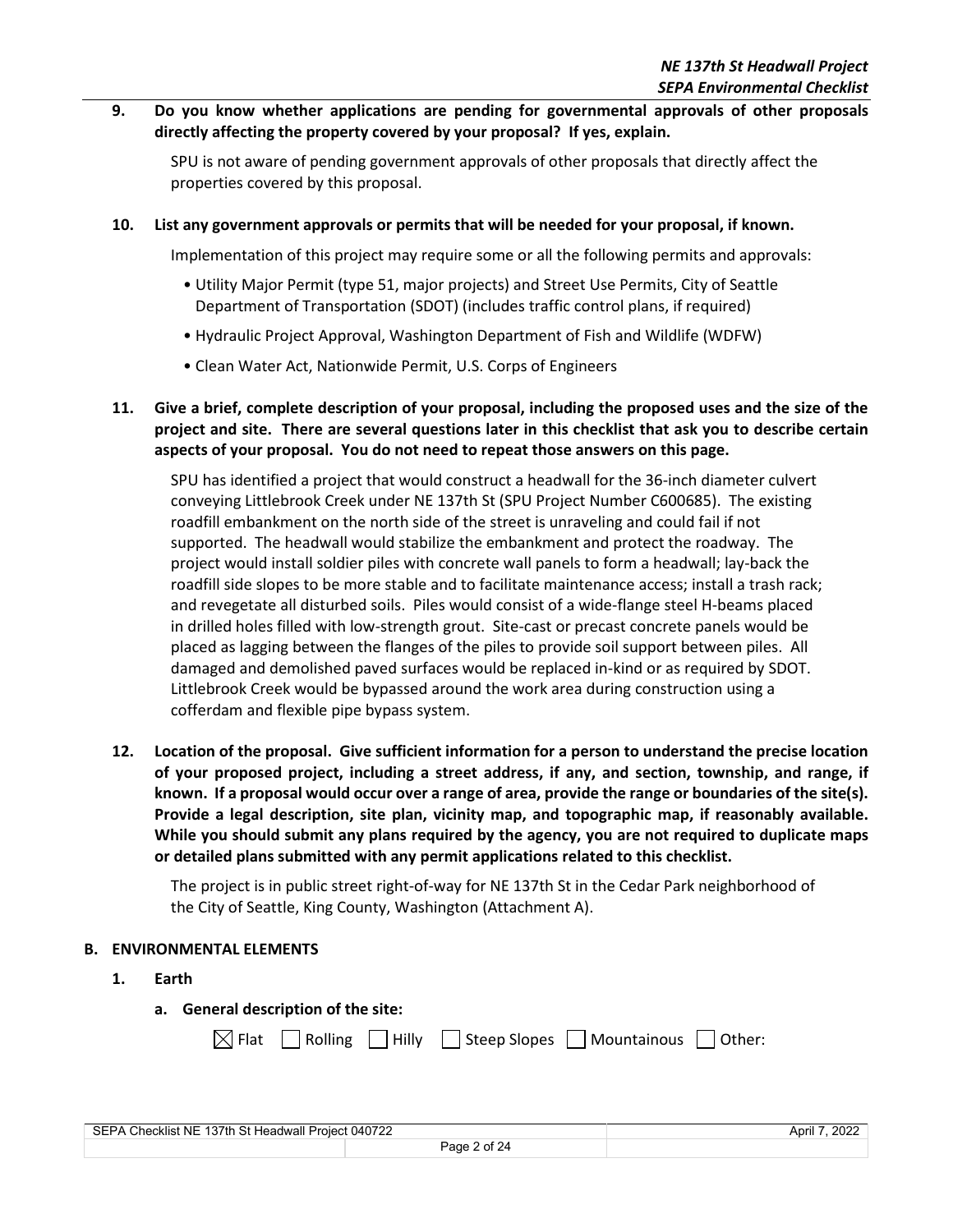#### **b. What is the steepest slope on the site (approximate percent slope)?**

The project site is flat.

**c. What general types of soils are found on the site (for example, clay, sand, gravel, peat, muck)? If you know the classification of agricultural soils, specify them and note any agricultural land of long-term commercial significance and whether the proposal results in removing these soils.**

The general geologic condition of the Puget Sound region resulted from the glacial and non-glacial activity occurring over the course of millions of years. Review of the geologic map covering the project site (Troost *et al*. 2005; [http://pubs.usgs.gov/of/2005/1252/\)](http://pubs.usgs.gov/of/2005/1252/) indicates the project site is underlain primarily by Vashon-stade recessional outwash consisting of stratified sand and gravel and moderately to well-sorted and well-bedded silty sand to silty clay. However, urban development in these parts of the City and on and around the project site over the last 100 years has resulted in a predominance of disturbed native soils/sediments, cut slopes, and placements of fill material throughout the project site and immediately surrounding area. Surficial soils consist of placements of fill material.

#### **d. Are there surface indications or history of unstable soils in the immediate vicinity? If so, describe:**

The project site has no indications or history of unstable soils.

## **e. Describe the purpose, type, total area, and approximate quantities and total affected area of any filling, excavation, and grading proposed. Indicate the source of fill.**

The project would excavate, and backfill with, up to approximately 15 cubic yards (CY) of material. All excavation would be in existing street right-of-way that has been previously improved and disturbed. Imported material would be obtained from purveyors of such materials licensed to conduct business in Washington. New fill materials used to construct the headwall would be imported to the site. If suitable for that purpose, excavated materials would be used for backfill. If not suitable for that purpose, excavated materials would be removed and legally disposed at an approved upland location or used as fill material (if suitable) at other sites approved for filling and grading.

## **f. Could erosion occur as a result of clearing, construction, or use? If so, generally describe:**

Erosion could occur as a result of land-disturbing activity; however, the risk is low because a Construction Stormwater and Erosion Control Plan (CSECP) would be prepared and implemented. Disturbed areas would be restored to their near-original conditions and disturbed ground not covered by pavement or other impervious surfaces would be vegetated and protected from erosion. The project would comply with applicable provisions of the City of Seattle's Stormwater Code SMC Title 22, Subtitle VIII, relevant City of Seattle Director's Rules, and Volume 2 Construction Stormwater Control Manual. The completed project is not expected to be subject to erosion.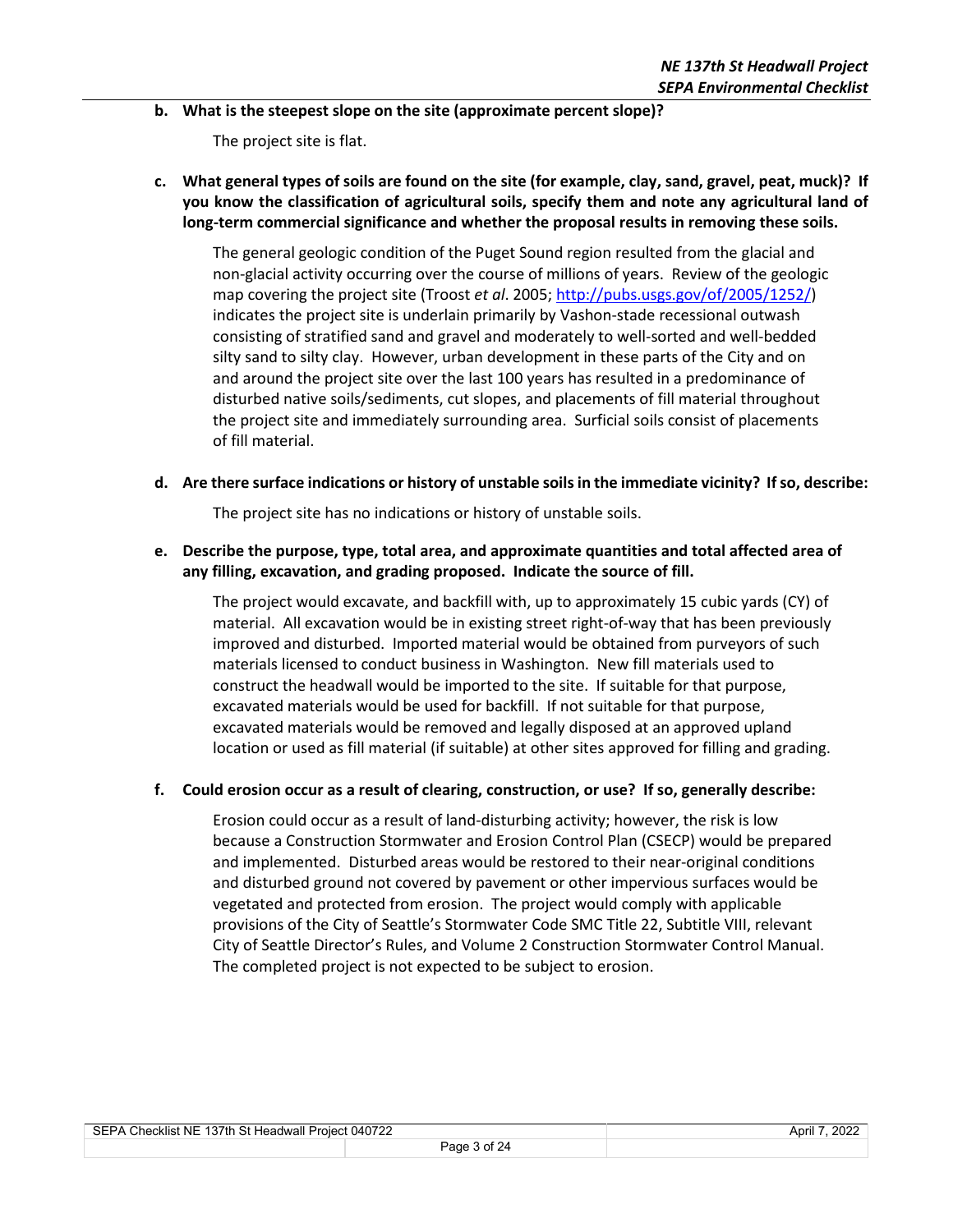## **g. About what percent of the site will be covered with impervious surfaces after project construction (for example, asphalt or buildings)?**

Existing paved and vegetated surfaces damaged or demolished by construction would be restored. The proposed work would not result in an increase or decrease in impervious surfaces.

## **h. Proposed measures to reduce or control erosion, or other impacts to the earth, if any:**

A CSECP would be prepared and implemented. Best Management Practices (BMPs) as identified in the City of Seattle's Stormwater Code SMC Title 22, Subtitle VIII, relevant City of Seattle Director's Rules, and Volume 2 Construction Stormwater Control Manual would be used to manage stormwater runoff, construction disturbance, and erosion during construction.

## **2. Air**

**a. What types of emissions to the air would result from the proposal [***e.g.***, dust, automobile, odors, industrial wood smoke, greenhouse gases (GHG)] during construction, operation, and maintenance when the project is completed? If any, generally describe and give approximate quantities if known.**

During construction, emissions would occur from vehicles and mobile and stationary equipment that combust gasoline and diesel fuels, such as crew vehicles, trucks, and construction equipment. Those emissions would include oxides of nitrogen, carbon monoxide, particulate matter and smoke, uncombusted hydrocarbons, hydrogen sulfide, carbon dioxide, and water vapor. Emissions during construction could also include fugitive dust related to ground-disturbing activities.

Greenhouse gas emissions are characterized as 'direct' (emissions from sources owned or controlled by the reporting entity) and 'indirect' (emissions from sources that are a consequence of the reporting entity, but which occur at sources owned or controlled by another entity [e.g., electricity purchased to operate facilities and equipment and embodied emissions associated with the manufacture of purchased materials]). This Checklist provides information regarding potential for new or increased direct greenhouse gas emissions resulting from construction and operation of the project, including indirect construction-related (embodied) emissions associated with replacement of demolished and damaged concrete/asphalt surfaces and structures. Embodied greenhouse gas emissions in other materials such as aggregate and pipe materials to be used in this project have not been estimated as part of this environmental review due to the difficulty of accurately calculating those emissions.

Construction would generate greenhouse gas emissions during the estimated 20 working-days via the operation of diesel- and gasoline-powered equipment and the transport of materials, equipment, and workers to and from the site. Because project construction methods were not completely known at the time this Checklist was prepared, estimates provided here are based on daily vehicle operation times for the estimated working-day duration; actual times may be less. The project's direct greenhouse gas emissions related to construction are presented as total metric tons of carbon dioxide (MTCO2e), calculated in Attachment B, and summarized in Table 1. Total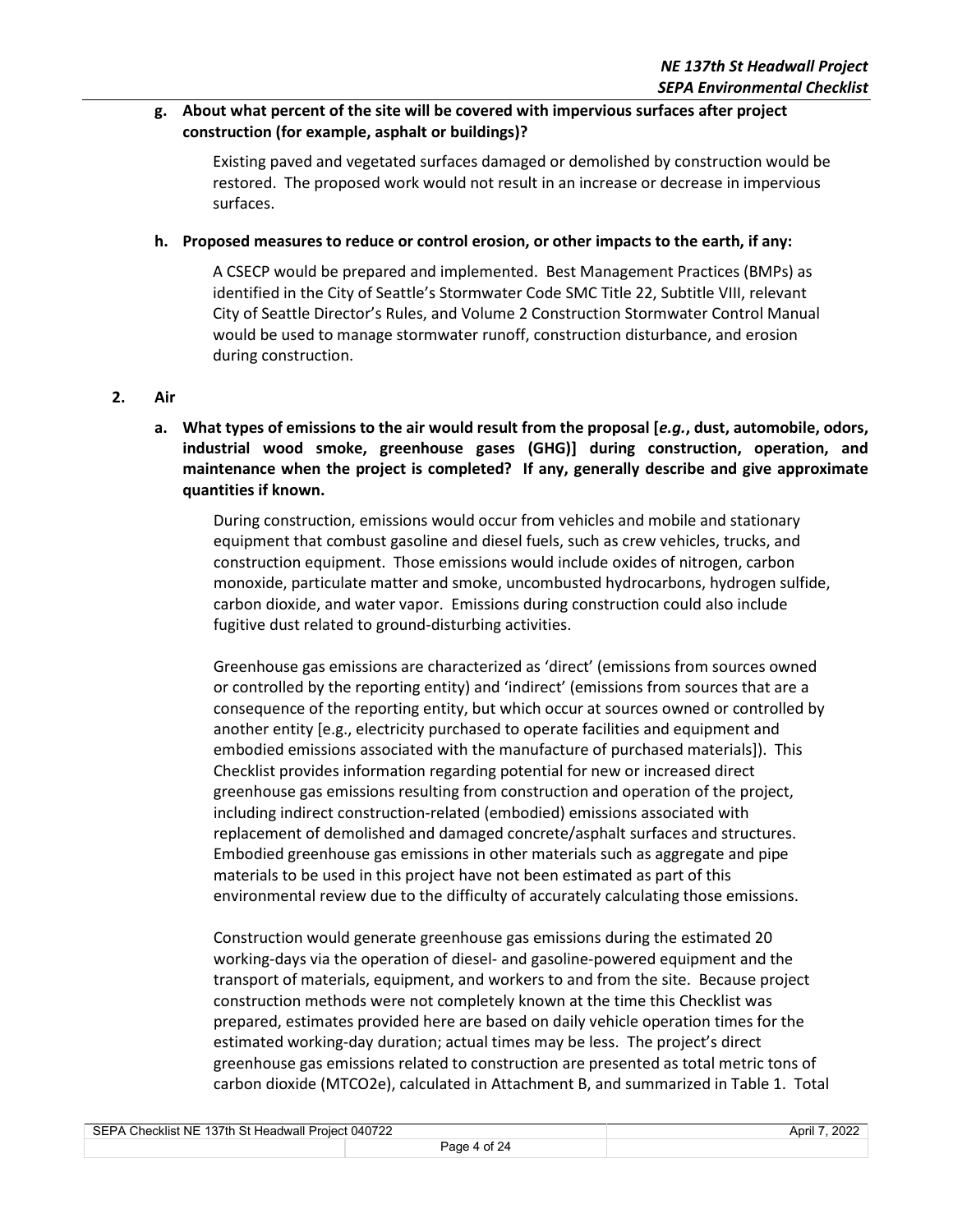greenhouse gas emissions for the project are estimated to be about 13.3 metric tons of carbon dioxide emission (MTCO2e), where one metric ton is equal to 2,205 pounds. Long-term maintenance of the project improvements would not result in increases in greenhouse gas emissions above current levels. The completed project would not generate additional air emissions beyond those required by the existing drainage asset.

| <b>Activity/Emission Type</b>             | <b>GHG Emissions</b><br>(pounds of $CO2e$ ) <sup>1</sup> | <b>GHS Emissions</b><br>(metric tons of $CO2e$ ) <sup>1</sup> |
|-------------------------------------------|----------------------------------------------------------|---------------------------------------------------------------|
| <b>Buildings</b>                          | 0                                                        | 0                                                             |
| Paving                                    | 22,050                                                   | 10                                                            |
| <b>Construction Activities (Diesel)</b>   | 4,460.4                                                  | 2                                                             |
| <b>Construction Activities (Gasoline)</b> | 2,916                                                    | 1.3                                                           |
| Long-term Maintenance (Diesel)            | 0                                                        | 0                                                             |
| Long-term Maintenance (Gasoline)          | 0                                                        | 0                                                             |
| <b>Total GHG Emissions</b>                | 29,426.4                                                 | 13.3                                                          |

| Table 1. Summary of Greenhouse Gas (GHG) Emissions |  |  |
|----------------------------------------------------|--|--|
|----------------------------------------------------|--|--|

<sup>1</sup>Note: 1 metric ton = 2,204.6 pounds of CO<sub>2</sub>e.  $1,000$  pounds = 0.45 metric tons of CO<sub>2</sub>e

## **b. Are there any off-site sources of emissions or odor that may affect your proposal? If so, generally describe.**

There are no known off-site sources of emissions that may affect this proposal.

#### **c. Proposed measures to reduce or control emissions or other impacts to air, if any:**

During construction, impacts to air quality would be reduced and controlled through implementation of standard federal, state, and local emission control criteria and City of Seattle construction practices. These would include requiring contractors to use best available control technologies, ensure proper vehicle maintenance, and minimize vehicle and equipment idling. The completed project would not generate odors or generate additional air emissions.

## **3. Water**

- **a. Surface:**
	- **(1) Is there any surface water body on or in the immediate vicinity of the site (including yearround and seasonal streams, saltwater, lakes, ponds, wetlands)? If so, describe type and provide names. If appropriate, state what stream or river it flows into.**

The project would affect Littlebrook Creek, a tributary of Thornton Creek (a Lake Washington tributary). Lake Washington is more than 3,000 feet east of the project site.

(**2) Will the project require any work over, in, or adjacent to (within 200 feet) the described waters? If so, please describe, and attach available plans.**

During construction, Littlebrook Creek would be bypassed around the work area.

| SEPA Checklist NE 137th St Headwall Project 040722 | 2022<br>April 7 |
|----------------------------------------------------|-----------------|
|----------------------------------------------------|-----------------|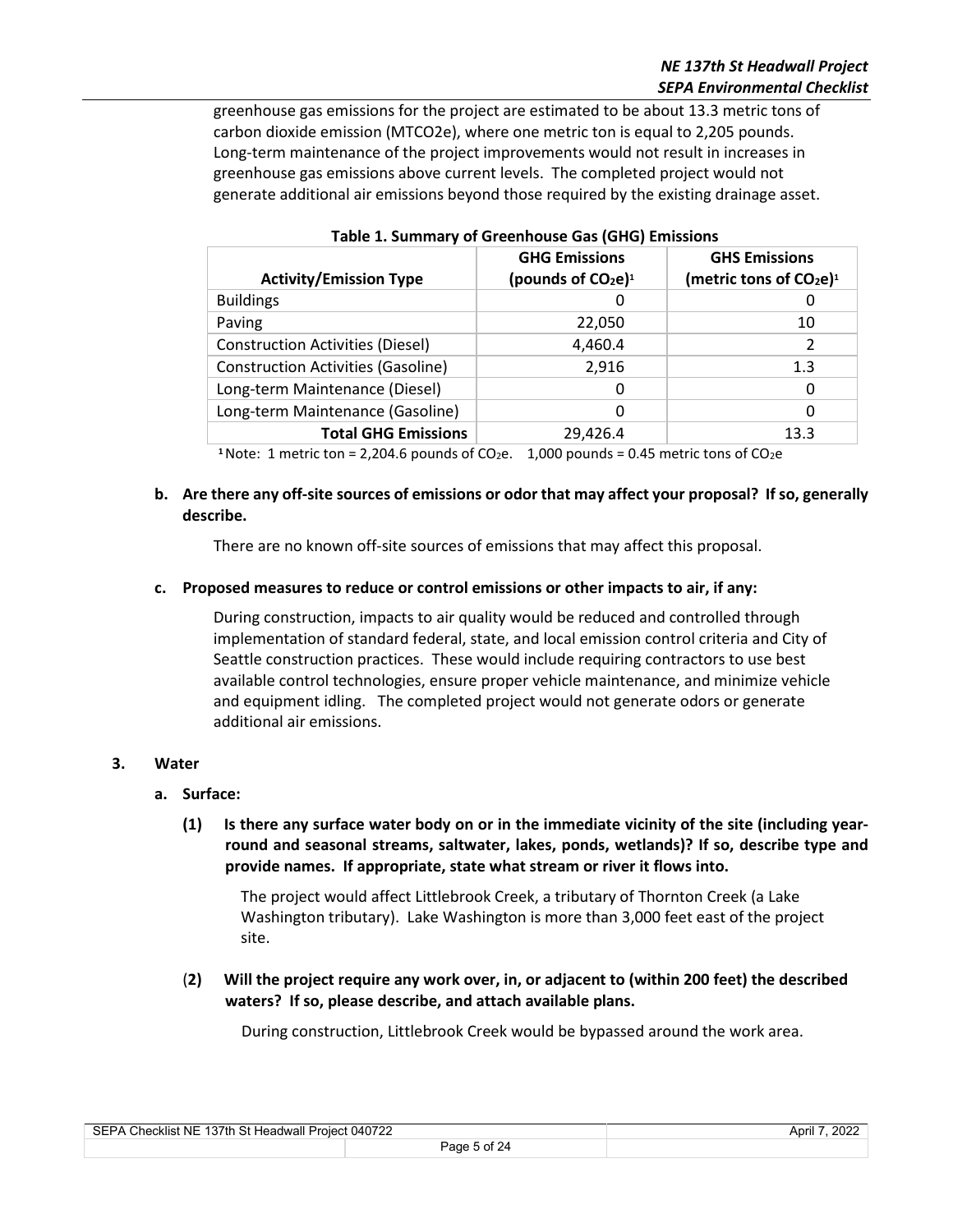## **(3) Estimate the amount of fill and dredge material that would be placed in or removed from surface water or wetlands and indicate the area of the site that would be affected. Indicate the source of fill material.**

Gravel-filled bags would be temporarily deployed in Littlebrook Creek to create a cofferdam for the flow bypass during construction. No other material would be placed in or removed from surface water or wetlands.

## **(4) Will the proposal require surface water withdrawals or diversions? If so, give general description, purpose, and approximate quantities if known**.

Stormwater runoff from the project area is collected via an existing informal (ditch and culvert) stormwater conveyance system. The completed project would not change the volume or timing of stormwater runoff directed to the City's informal stormwater conveyance system. During construction, Littlebrook Creek would be temporarily bypassed around the work area and discharged back into the existing culvert downstream of the work area.

## **(5) Does the proposal lie within a 100-year floodplain? If so, note location on the site plan.**

No portion of the project lies within a 100-year floodplain.

## **(6) Does the proposal involve any discharges of waste materials to surface waters? If so, describe the type of waste and anticipated volume of discharge.**

The proposed project would not produce or discharge waste materials to surface waters. The completed project would not affect volumes or destinations of stormwater conveyed through the City's public stormwater system.

## **b. Ground:**

## **(1) Will groundwater be withdrawn from a well for drinking water or other purposes? If so, give a general description of the well, proposed uses and approximate quantities withdrawn from the well. Will water be discharged to groundwater? Give general description, purpose, and approximate quantities if known.**

Excavations may require dewatering during construction. If dewatering is required, SPU would require its contractor to prepare a Temporary Construction Dewatering Plan and collected water would be managed according to the Plan. Quantities of water that could potentially be collected during temporary construction dewatering and the discharge location(s) of that water are unknown. The project would not otherwise withdraw, discharge, or surcharge groundwater.

**(2) Describe waste material that will be discharged into the ground from septic tanks or other sources, if any (for example: domestic sewage; industrial, containing the following chemicals…; agricultural,** *etc.***). Describe the general size of the system, the number of such systems, the number of houses to be served (if applicable), or the number of animals or humans the system(s) are expected to serve.**

No waste material would be discharged to groundwater for this project.

| SEPA (<br>\ Checklist NE 137th St Headwall Project 040722 |               | 2022<br>April |
|-----------------------------------------------------------|---------------|---------------|
|                                                           | of 24<br>Page |               |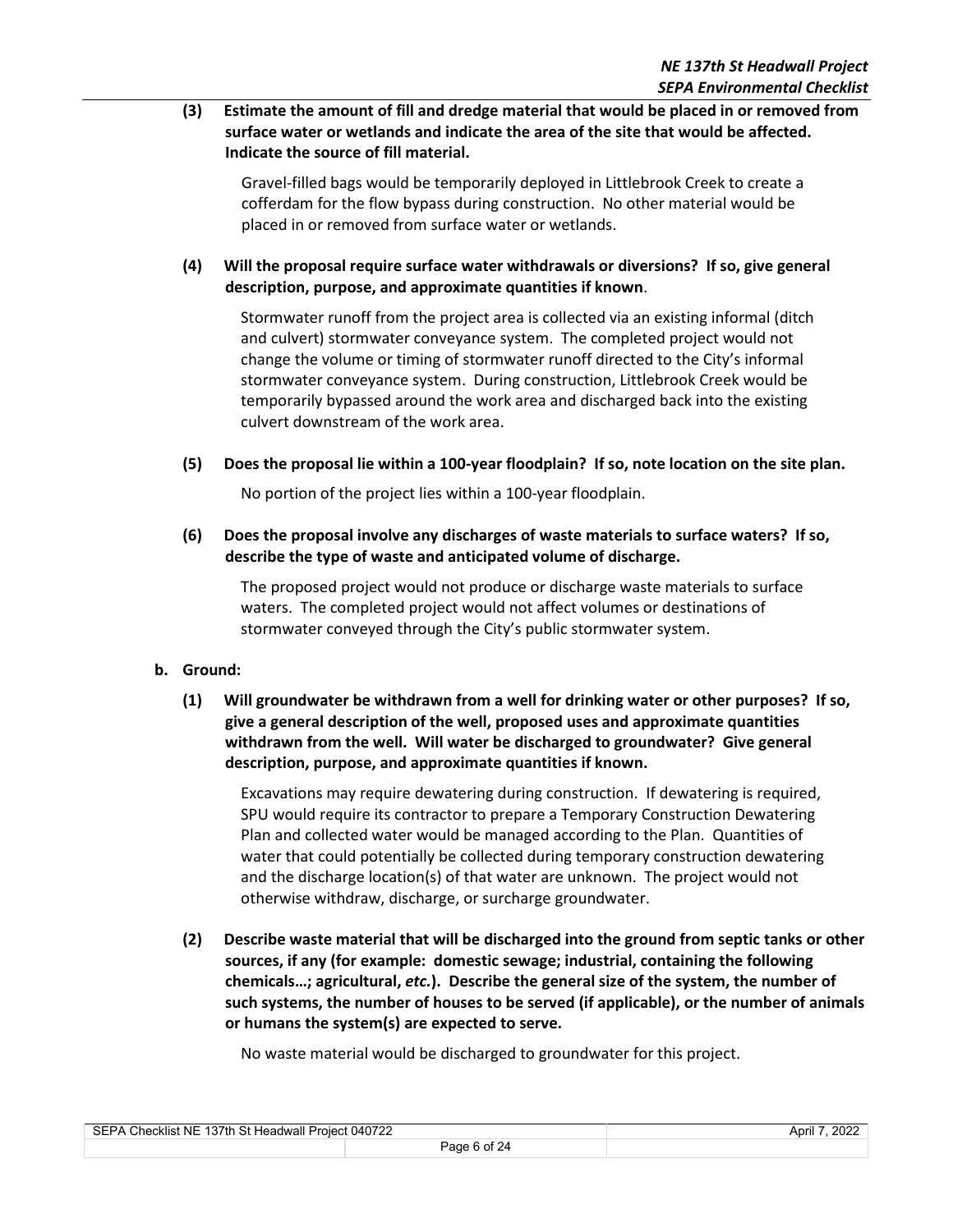- **c. Water Runoff (including storm water):**
	- **(1) Describe the source of runoff (including storm water) and method of collection and disposal, if any (include quantities, if known). Where will this water flow? Will this water flow into other waters? If so, describe.**

Project area stormwater runoff from paved surfaces within street rights-of-way, and from roof and yard drains from adjacent private properties, is collected via the existing local and informal stormwater drainage system. During project construction, stormwater runoff may need to be managed to prevent sediment from entering and leaving the construction site. Precipitation falling on the construction site would be directed to the existing stormwater collection and conveyance system or contained on-site and allowed to infiltrate. Barriers such as sandbags, wattles, straw bales would be used to prevent sediment from entering or leaving the construction area. Once construction is complete, temporary erosion control measures would be removed. Disturbed areas would be restored to their near-original conditions and disturbed ground would be vegetated and protected from erosion. The completed project would be revegetated with native plant species and would not create additional impervious surfaces or a need to manage additional stormwater runoff beyond currently existing conditions. Stormwater runoff on and adjacent to the project site would follow pre-construction drainage pathways.

#### **(2) Could waste materials enter ground or surface waters? If so, generally describe.**

No part of the proposed work involves discharging waste materials to surface or ground waters. However, construction activities such as concrete pouring and handling would generate pollutants that could potentially enter local drainage conveyance systems. Non-sediment pollutants that may be present during construction include:

- Petroleum products including fuel, lubricants, hydraulic fluids, and form oils
- Paints, glues, solvents, and adhesives
- Concrete and concrete washwater
- Chemicals associated with portable toilets.

Procedures to prevent and control pollutants, including hazardous materials such as hydrocarbons and pH-modifying substances, would be described in a spill prevention, control, and countermeasures plan prepared for the project and approved by the City of Seattle prior to the start of construction.

## **(3) Does the proposal alter or otherwise affect drainage patterns in the vicinity of the site? If so, describe.**

The completed project would restore disturbed areas to near-original condition and would not create a need to manage additional stormwater runoff beyond currently existing conditions. Stormwater would follow pre-construction drainage pathways.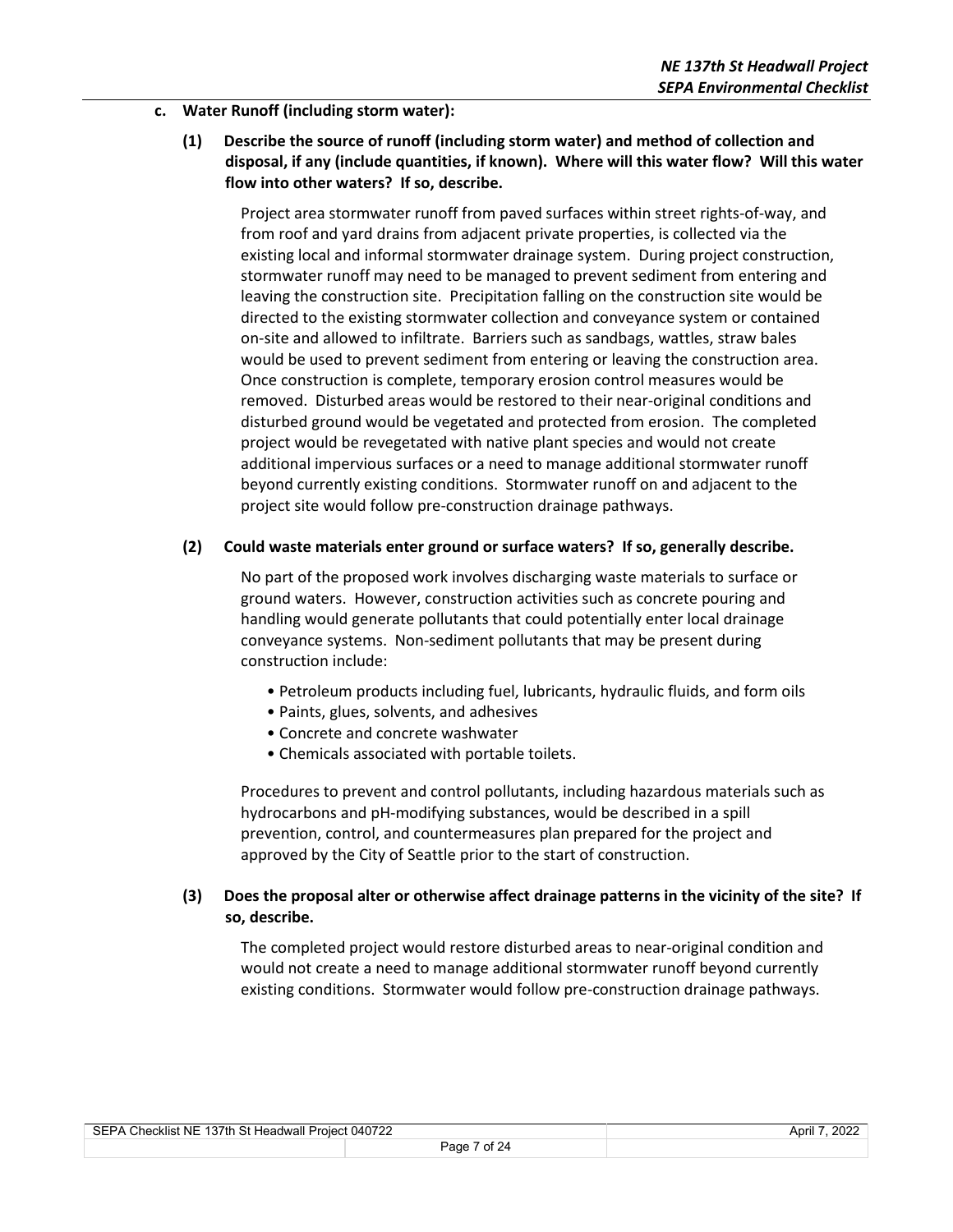## **d. Proposed measures to reduce or control surface, ground, runoff water, and drainage impacts, if any:**

No adverse impacts to surface, ground, or runoff water are anticipated. BMPs, as identified in the City of Seattle's Stormwater Code SMC Title 22, Subtitle VIII, relevant City of Seattle Director's Rules, and Volume 2 Construction Stormwater Control Manual, would be used as needed to control erosion and sediment transport from and to the project site during construction.

## **4. Plants**

| a. Types of vegetation found on the site: |  |
|-------------------------------------------|--|
|-------------------------------------------|--|

| Deciduous trees:                              | Alder               | Maple                 | Aspen          | Other:        |
|-----------------------------------------------|---------------------|-----------------------|----------------|---------------|
| Evergreen trees:                              | $\triangleleft$ Fir | Cedar                 | Pine           | Other:        |
| Shrubs                                        |                     |                       |                |               |
| Grass                                         |                     |                       |                |               |
| Pasture                                       |                     |                       |                |               |
| Crop or grain                                 |                     |                       |                |               |
| Orchards, vineyards, or other permanent crops |                     |                       |                |               |
| Wet soil plants:                              | Cattail             | $\boxtimes$ Buttercup | <b>Bulrush</b> | Skunk cabbage |
| Other:                                        |                     |                       |                |               |
| Water plants:                                 | water lily          | eelgrass              | milfoil        | Other:        |
| Other types of vegetation:                    |                     |                       |                |               |

## **b. What kind and amount of vegetation will be removed or altered?**

Vegetated areas in the affected street right-of-way are dominated by invasive, nonnative species such as grasses and Himalayan blackberry (*Rubus bifrons*). Adjacent private parcels consist mostly of impervious surfaces (i.e., roofs, driveways, and patios) and pervious areas vegetated with lawn, landscaping, weeds, and trees. Construction would not remove trees but may disturb small areas vegetated with weedy grasses and Himalayan blackberry.

#### **c. List threatened or endangered species known to be on or near the site.**

According to a review of the Washington Department of Natural Resources (WDNR) Natural Heritage Program's document called "Sections that Contain Natural Heritage Features, Current as of July 15, 2021" (accessed at [https://www.dnr.wa.gov/publications/amp\\_nh\\_trs.pdf,](https://www.dnr.wa.gov/publications/amp_nh_trs.pdf) there are no documented occurrences of sensitive, threatened, or endangered plant species at or near the project site. No federally-listed endangered or threatened plant species or State-listed sensitive plant species are known to occur within Seattle's municipal limits. The project site has been intensively disturbed by development and redevelopment over the last 100 years and has been extensively excavated, filled, paved, or occupied by street, utility, and other constructed features. There is no habitat for threatened or endangered plants.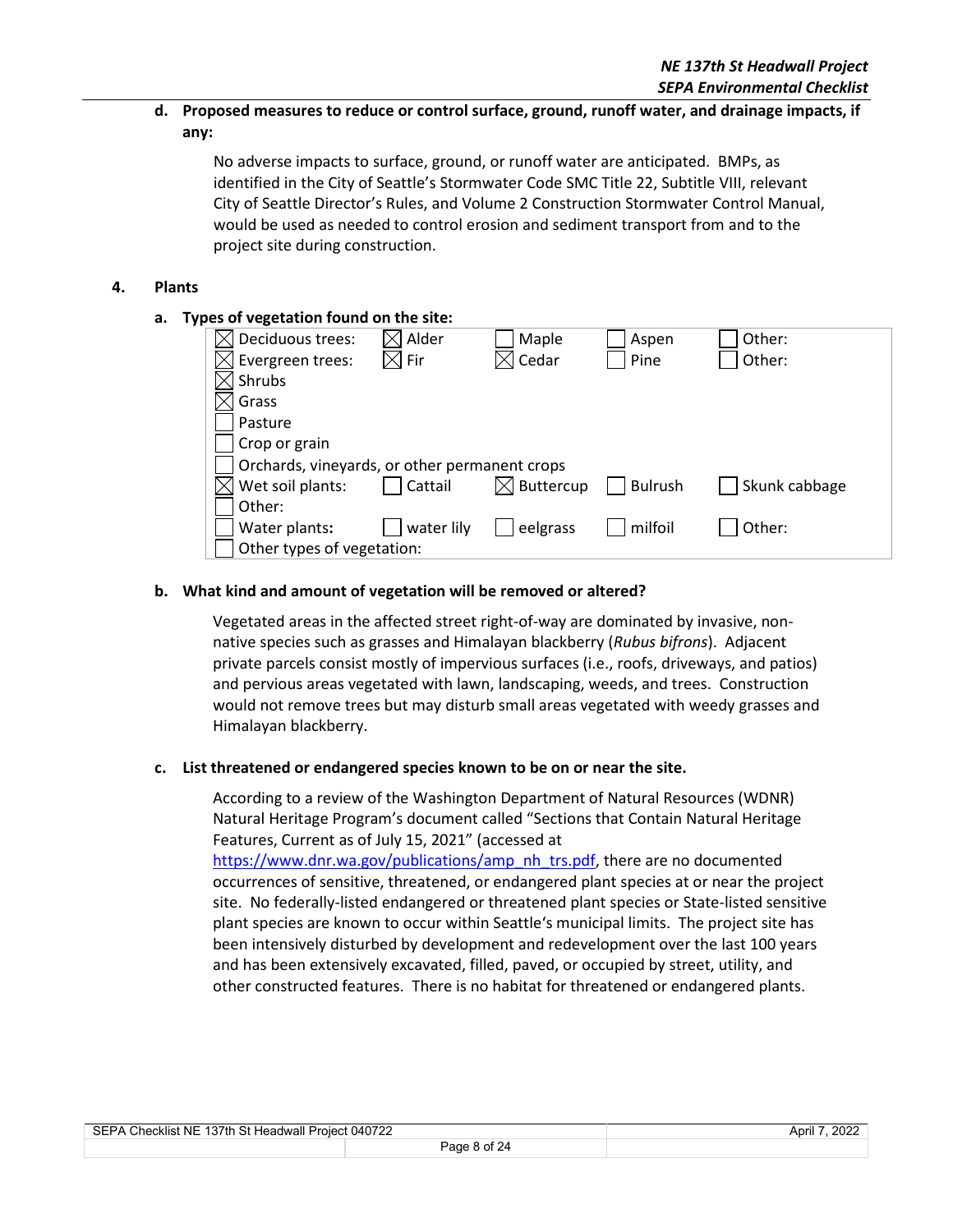## **d. Proposed landscaping, use of native plants, or other measures to preserve or enhance vegetation on the site, if any:**

Vegetated portions of the roadfill prism in the street right-of-way would be disturbed by construction. All disturbed ground not intended to be re-paved in street rights-of-way would be amended with suitable soil-improving materials (e.g., compost) and revegetated with native plant species.

## **e. List all noxious weeds and invasive species known to be on or near the site.**

A review of information maintained by the King County Noxious Weed Program (available at King County iMap interactive online mapping program, [http://gismaps.kingcounty.gov/iMap/\)](http://gismaps.kingcounty.gov/iMap/) did not identify documented occurrences of noxious weeds within 1,000 feet of the project site.

## **5. Animals**

**a. List any birds and other animals that have been observed on or near the site or are known to be on or near the site:**

| Birds:   | Hawk                             | Heron               | Eagle | Songbirds |
|----------|----------------------------------|---------------------|-------|-----------|
|          | Other: crow, pigeon, gull        |                     |       |           |
| Mammals: | Deer                             | Bear                | EIK   | Beaver    |
|          | Other: possum, raccoon, squirrel |                     |       |           |
| Fish:    | Bass                             | Salmon              | Trout | Herring   |
|          |                                  | Other: stickleback? |       |           |

## **b. List any threatened or endangered species known to be on or near the site:**

Endangered Species Act-listed species for this portion of the Puget Sound (PS) region are marbled murrelet (*Brachyramphus marmoratus*, Threatened), streaked horned lark (*Eremophila alpestris strigata*, Threatened), yellow-billed cuckoo (*Coccyzus americanus*, Threatened), and gray wolf (*Canis lupus*, Proposed Endangered). Because the project site does not provide habitat for any of these or other threatened and endangered species, the project is expected to have no adverse effect on those species. A check of the Washington Department of Fish and Wildlife's "Priority Habitat Species on the Web" database on March 16, 2022, indicates this project location may provide habitat for the State-listed Sensitive species little brown bat (*Myotis lucifugus*)—information inferred from a large, mapped polygon based on one or more historic records of this species.

## **c. Is the site part of a migration route? If so, explain.**

Seattle is in the migratory routes of many birds and other animal species and is part of the Pacific Flyway, a major north-south route of travel for migratory birds in the Americas extending from Alaska to Patagonia, South America. Also, Puget Sound, Lake Washington, the Lake Washington Ship Canal, and the Duwamish Waterway are important water migration routes for many animal species.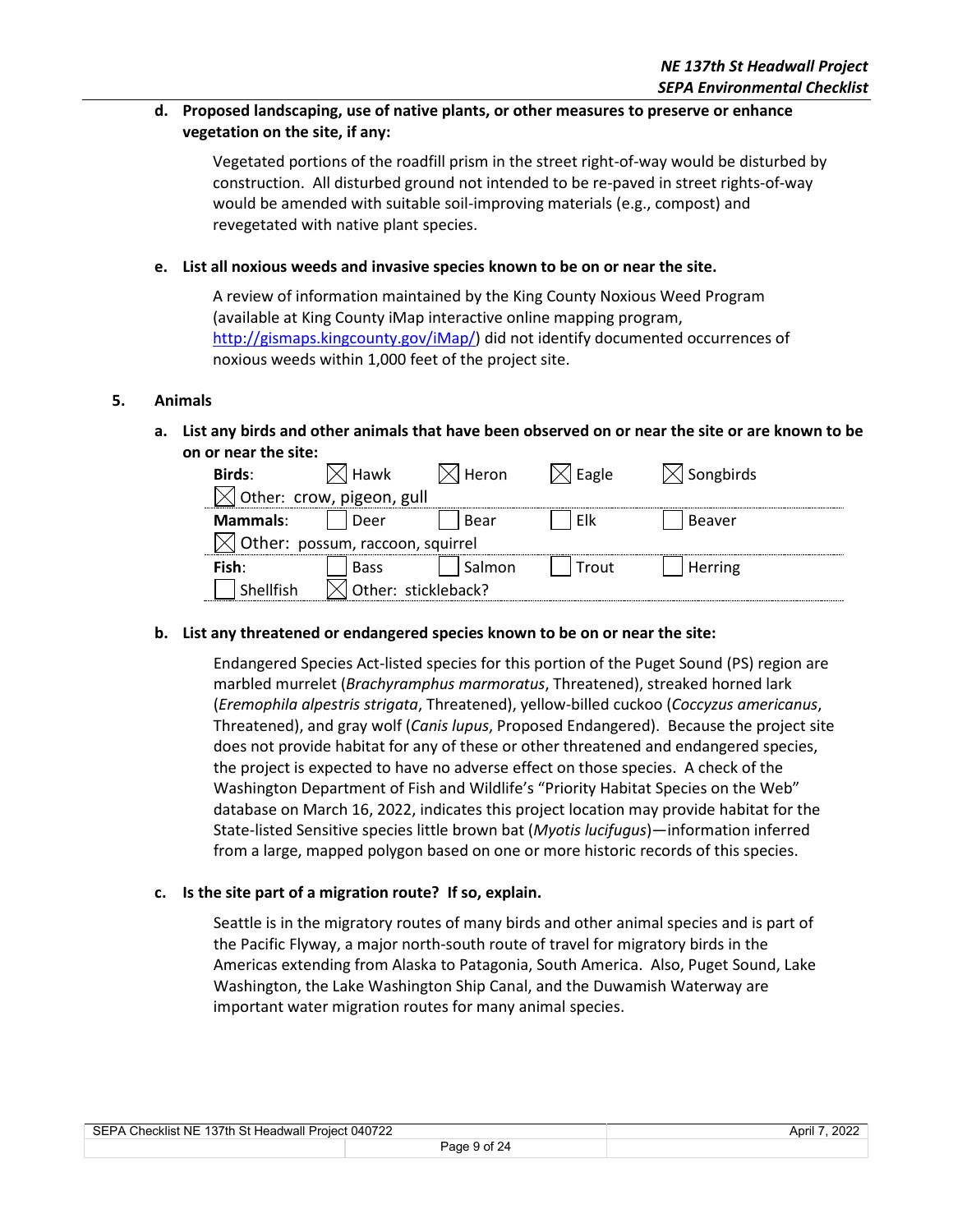#### **d. Proposed measures to preserve or enhance wildlife, if any:**

The proposed work involves limited and short-duration work in Littlebrook Creek, which would be bypassed around the work area during construction. All disturbed ground intended to be landscaped would be amended with suitable soil-improving materials (e.g., compost) and revegetated with native plant species. The trash rack will provide 8 inches of clearance between the bottom of the trash rack and the streambed, which meets WDFW fish passage requirements. In addition, the trash rack would be fabricated from 6061 aluminum to avoid water quality issues as might be caused by using galvanized steel. The steel piles would likely be shop-coated with a zinc-rich primer, an intermediate epoxy coating, and a urethane-type top coat.

## **e. List any invasive animal species known to be on or near the site.**

King County lists the European starling, house sparrow, eastern gray squirrel, and fox squirrel as terrestrial invasive species for this area [\(http://www.kingcounty.gov/services/environment/animals-and](http://www.kingcounty.gov/services/environment/animals-and-plants/biodiversity/threats/Invasives.aspx)[plants/biodiversity/threats/Invasives.aspx\)](http://www.kingcounty.gov/services/environment/animals-and-plants/biodiversity/threats/Invasives.aspx).

## **6. Energy and Natural Resources**

**a. What kinds of energy (electric, natural gas, oil, wood stove, solar) will be used to meet the completed project's energy needs? Describe whether it will be used for heating, manufacturing,**  *etc.*

The completed project would not require electricity.

**b. Would your project affect the potential use of solar energy by adjacent properties? If so, generally describe.**

The completed project would not affect the potential use of solar energy by adjacent properties. No elements of the project would cast shade on adjacent properties.

**c. What kinds of energy conservation features are included in the plans of this proposal? List other proposed measures to reduce or control energy impacts, if any:**

No additional energy conservation measures are proposed.

## **7. Environmental Health**

**a. Are there any environmental health hazards, including exposure to toxic chemicals, risk of fire and explosion, spill, or hazardous waste, that could occur as a result of this proposal? If so, describe:**

Small amounts of materials likely to be present during construction include gasoline and diesel fuels, hydraulic fluids, oils, lubricants, solvents, paints, and other chemical products. A spill of one of these chemicals could potentially occur during construction due to equipment failure or worker error. Though unlikely, contaminated soils, sediments, or groundwater could also be exposed during excavation. If disturbed, contaminated substances could expose construction workers and potentially other individuals in the vicinity through blowing dust, stormwater runoff, or vapors.

| SEPA Checklist NE 137th St Headwall Project 040722 | 2022<br>April 7 |
|----------------------------------------------------|-----------------|
|----------------------------------------------------|-----------------|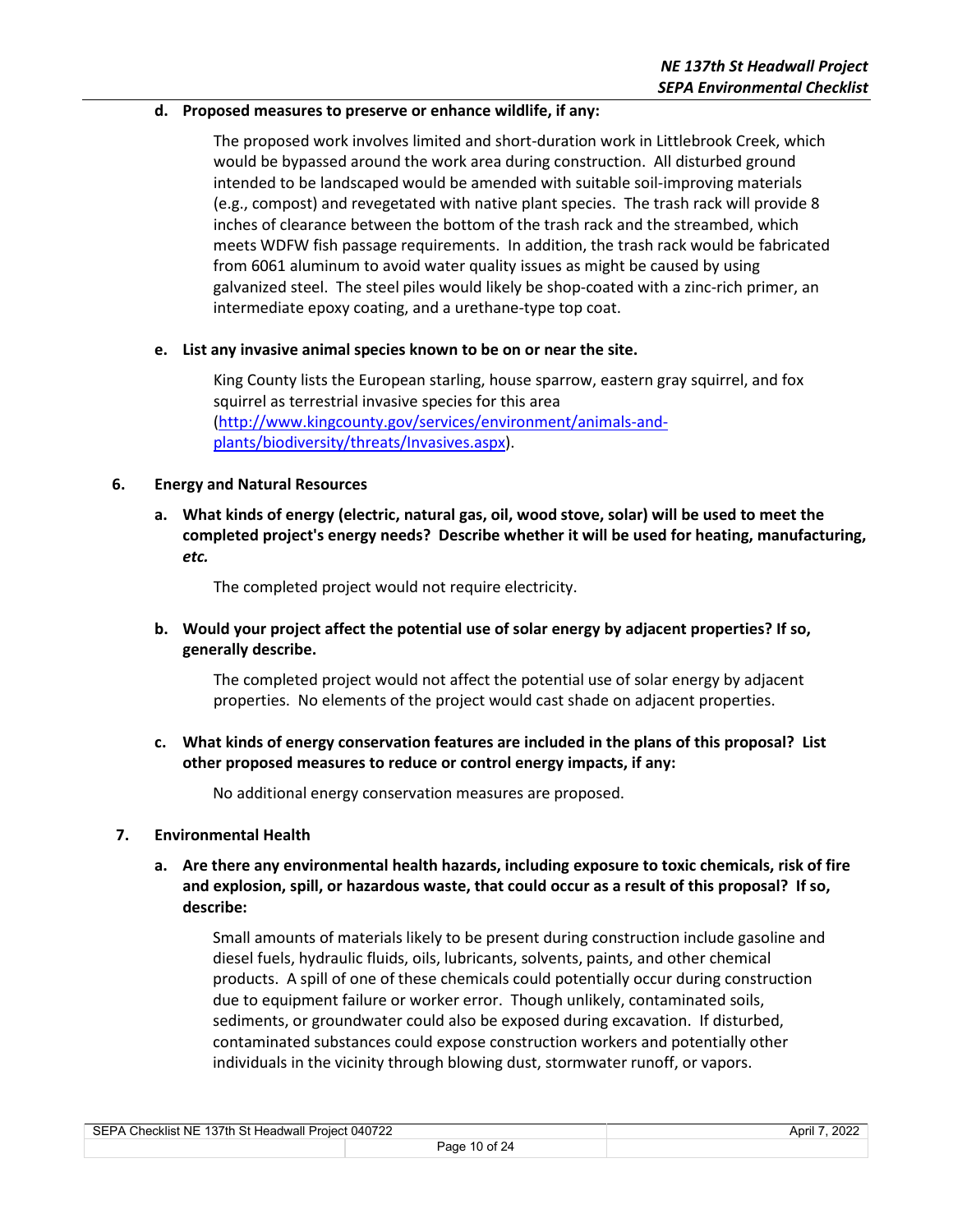#### **(1) Describe any known or possible contamination at the site from present or past uses.**

The project site is not known to have had industrial or commercial land uses that may have resulted in contamination of soil materials. However, it is possible contamination of soil or groundwater associated with past uses or activities on or near the site may be present.

**(2) Describe existing hazardous chemicals/conditions that might affect project development and design. This includes underground hazardous liquid and gas transmission pipelines located within the project area and in the vicinity.**

There are no known hazardous chemicals or conditions that might affect project development and design.

## **(3) Describe any toxic or hazardous chemicals that might be stored, used, or produced during the project's development or construction, or at any time during the operating life of the project.**

Construction activities such as concrete pouring and handling would generate pollutants that could potentially enter local drainage conveyance systems. Nonsediment pollutants that may be present during construction include:

- Petroleum products, including fuel, lubricants, hydraulic fluids, and form oils
- Paints, glues, solvents, and adhesives
- Concrete and concrete washwater
- Chemicals associated with portable toilets.

During project construction, Littlebrook Creek flows would be temporarily bypassed around the work site as required to accomplish project work. The completed project would not affect the volume or composition of conveyed stormwater. Potential for hazardous chemicals to be produced by or associated with substances present in, or chemical processes occurring in, the conveyed stormwater, would be the same as prior to construction. During normal operation of the project improvements, no toxic or hazardous chemicals would be stored at any time at the project site.

#### **(4) Describe special emergency services that might be required.**

No special emergency services would be required during construction or operation of the project. Possible fire or medic services could be required during construction, as well as possibly during operation of the completed project. However, the completed project would not demand higher levels of special emergency services than already exist at the project location.

#### **(5) Proposed measures to reduce or control environmental health hazards, if any:**

SPU's construction contractor would be required to develop and implement a Spill Plan to control and manage spills during construction. During construction, the contractor would use standard operating procedures and BMPs identified in the City's Stormwater Code SMC Title 22, Subtitle VIII, relevant City of Seattle Director's Rules, and Volume 2 Construction Stormwater Control Manual to reduce or control possible environmental health hazards. In addition, a spill response kit would be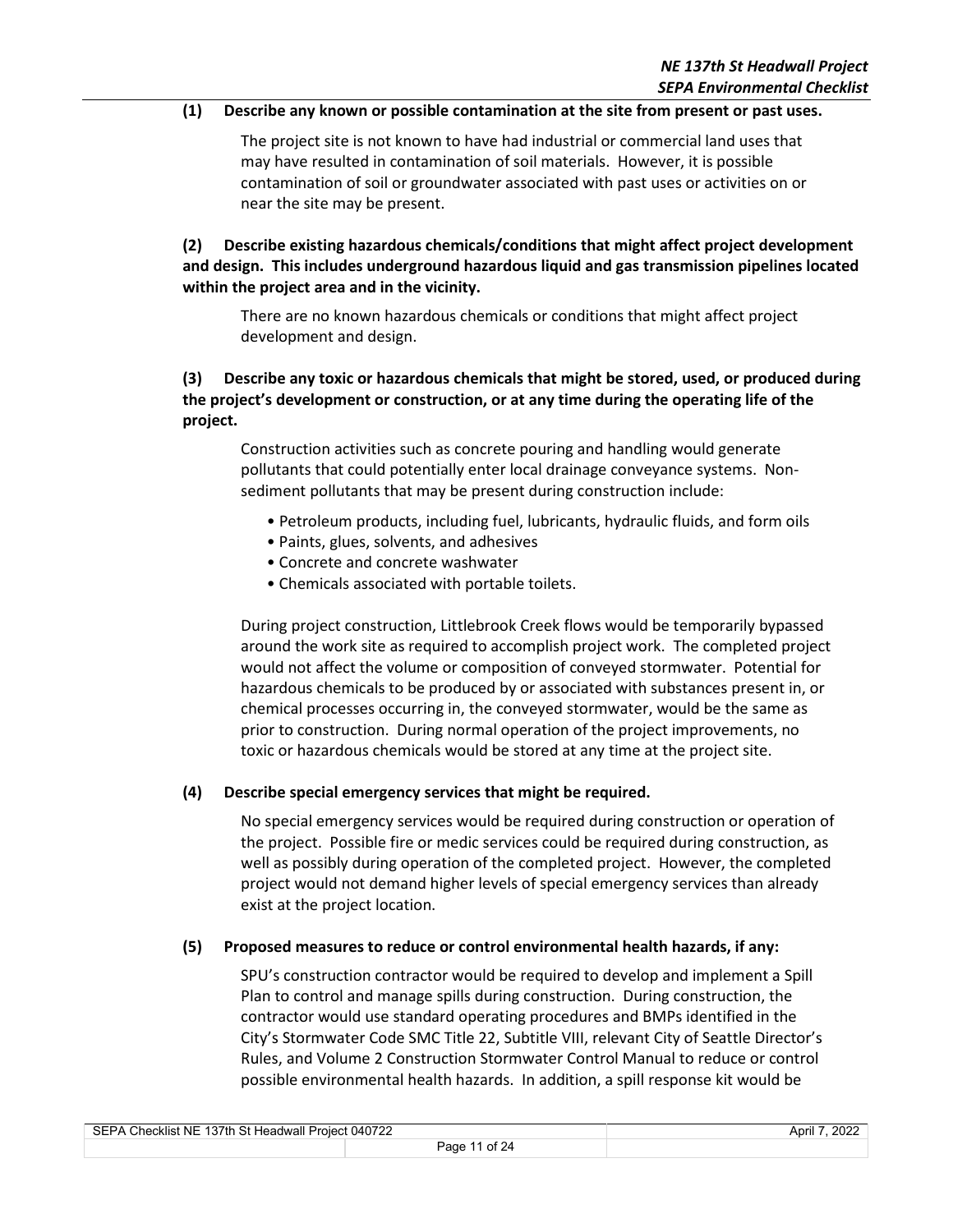maintained during construction and all workers would be trained in spill prevention and containment consistent with the City of Seattle's Standard Specifications for Road, Bridge, and Municipal Construction.

Soil discovered to be contaminated by previous land uses or by spills during construction would be excavated and disposed of in a manner consistent with the level and type of contamination, in accordance with federal, state, and local regulations, by qualified contractor(s) and/or City staff.

### **b. Noise**

**(1) What types of noise exist in the area which may affect your project (for example: traffic, equipment, operation, other)?**

Noise that exists in the area would not affect the project.

**(2) What types and levels of noise would be created by or associated with the project on a short-term or a long-term basis (for example: traffic, construction, operation, other)? Indicate what hours noise would come from the site.**

Noise levels near project construction would temporarily increase during construction. Short-term noise from construction equipment would be limited to the allowable maximum levels of applicable laws, including the City of Seattle's Noise Control Ordinance [SMC Chapter 25.08.425—Construction and Equipment Operations]. Within the allowable maximum levels, SMC 25.08 permits noise from construction equipment between the hours of 7 a.m. and 7 p.m. weekdays, and 9 a.m. and 7 p.m. weekends and legal holidays. Construction is estimated to require approximately 20 working days. The completed project would not generate noise.

## **(3) Proposed measures to reduce or control noise impacts, if any:**

Construction equipment would be muffled in accordance with the applicable laws. SMC Chapter 25.08 (which prescribes limits to noise and construction activities) and Washington State Maximum Environmental Noise Levels (WAC Chapter 173-60) would be enforced while the project is being constructed and operated (except for emergencies).

## **8. Land and Shoreline Use**

## **a. What is the current use of the site and adjacent properties? Will the proposal affect current land uses on nearby or adjacent properties? If so, describe.**

Near the subject culvert, NE 137th St is a non-arterial (residential) asphalt paved twolane road with single family residential properties on the north side of the street and multifamily residential and commercial properties on the south side of the street. The proposed work would not affect current land uses on nearby or adjacent properties.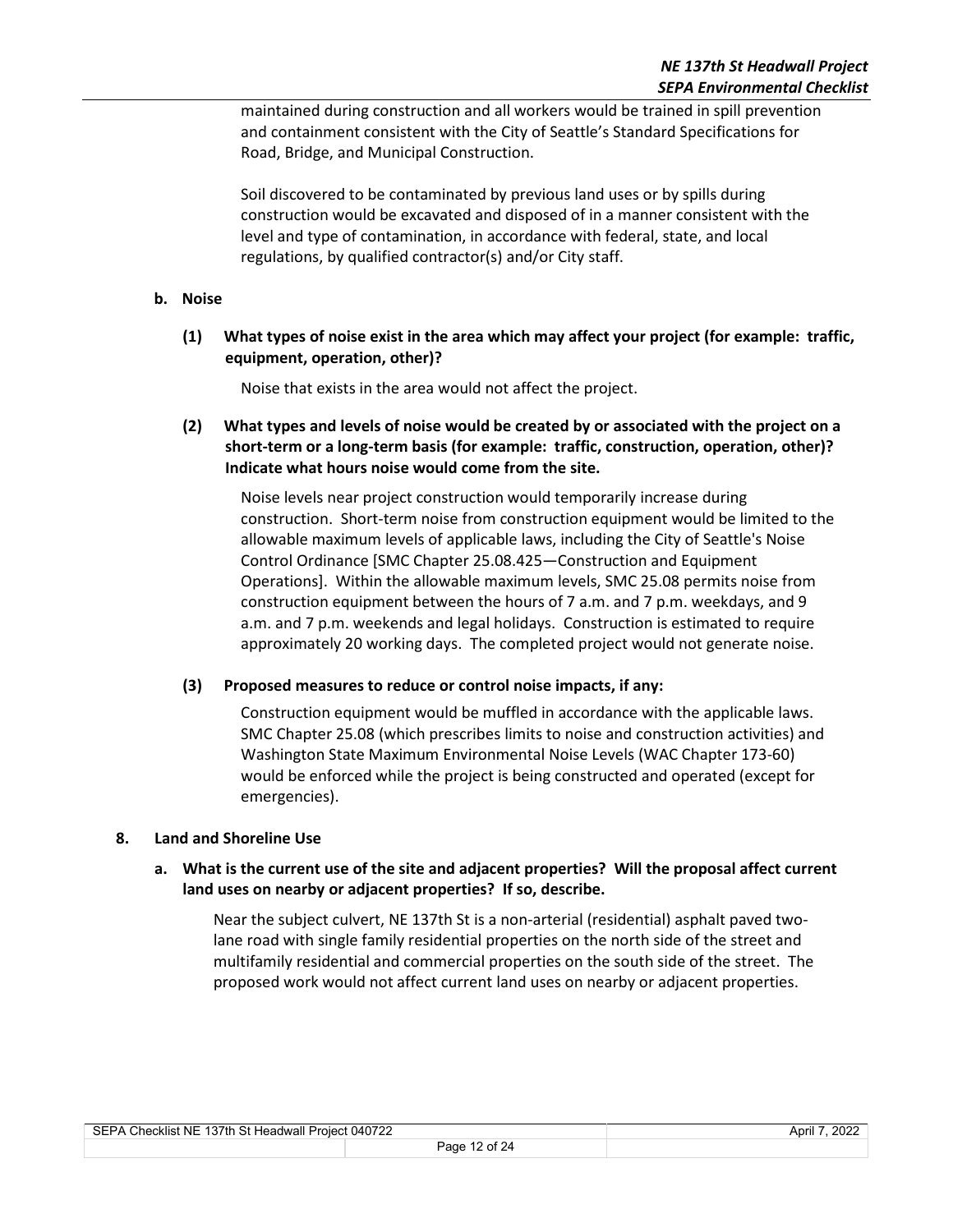**b. Has the project site been used as working farmlands or working forest lands? If so, describe. How much agricultural or forest land of long-term commercial significance will be converted to other uses as a result of the proposal, if any? If resource lands have not been designated, how many acres in farmland or forest land tax status will be converted to nonfarm or non-forest use?**

There is no documented history of the project site having ever been used for agricultural purposes.

**(1) Will the proposal affect or be affected by surrounding working farm or forest land normal business operations, such as oversize equipment access, the application of pesticides, tilling, and harvesting? If so, how?**

No working farm or forest land business operations exist at or near the project site.

## **c. Describe any structures on the site.**

The proposed work is associated with a culvert conveying Littlebrook Creek under NE 137th St in improved street right-of-way used for vehicle and pedestrian travel and vehicle parking. Adjacent property uses are residential (some of which may include space for home-based occupations). Utilities are in street rights-of-way.

## **d. Will any structures be demolished? If so, what?**

The project would not demolish any structures.

## **e. What is the current zoning classification of the site?**

LR3 (M) is a Multifamily Residential zone where residential development such as townhouses, rowhouses, and apartments are allowed.

## **f. What is the current comprehensive plan designation of the site?**

Multifamily

## **g. If applicable, what is the current shoreline master program designation of the site?**

The project is not located in the City of Seattle's Shoreline Management District.

## **h. Has any part of the site been classified as an "environmentally critical" area? If so, specify.**

The Seattle Department of Construction and Inspection's GIS map [\(https://seattlecitygis.maps.arcgis.com/apps/webappviewer/index.html?id=f822b2c6498](https://seattlecitygis.maps.arcgis.com/apps/webappviewer/index.html?id=f822b2c6498c4163b0cf908e2241e9c2) [c4163b0cf908e2241e9c2\)](https://seattlecitygis.maps.arcgis.com/apps/webappviewer/index.html?id=f822b2c6498c4163b0cf908e2241e9c2) indicates the project is in a Riparian Corridor Environmentally Critical Area (ECA).

**i. Approximately how many people would reside or work in the completed project?**

No people would reside or work in the completed project.

## **j. Approximately how many people would the completed project displace?**

The project would not displace any people.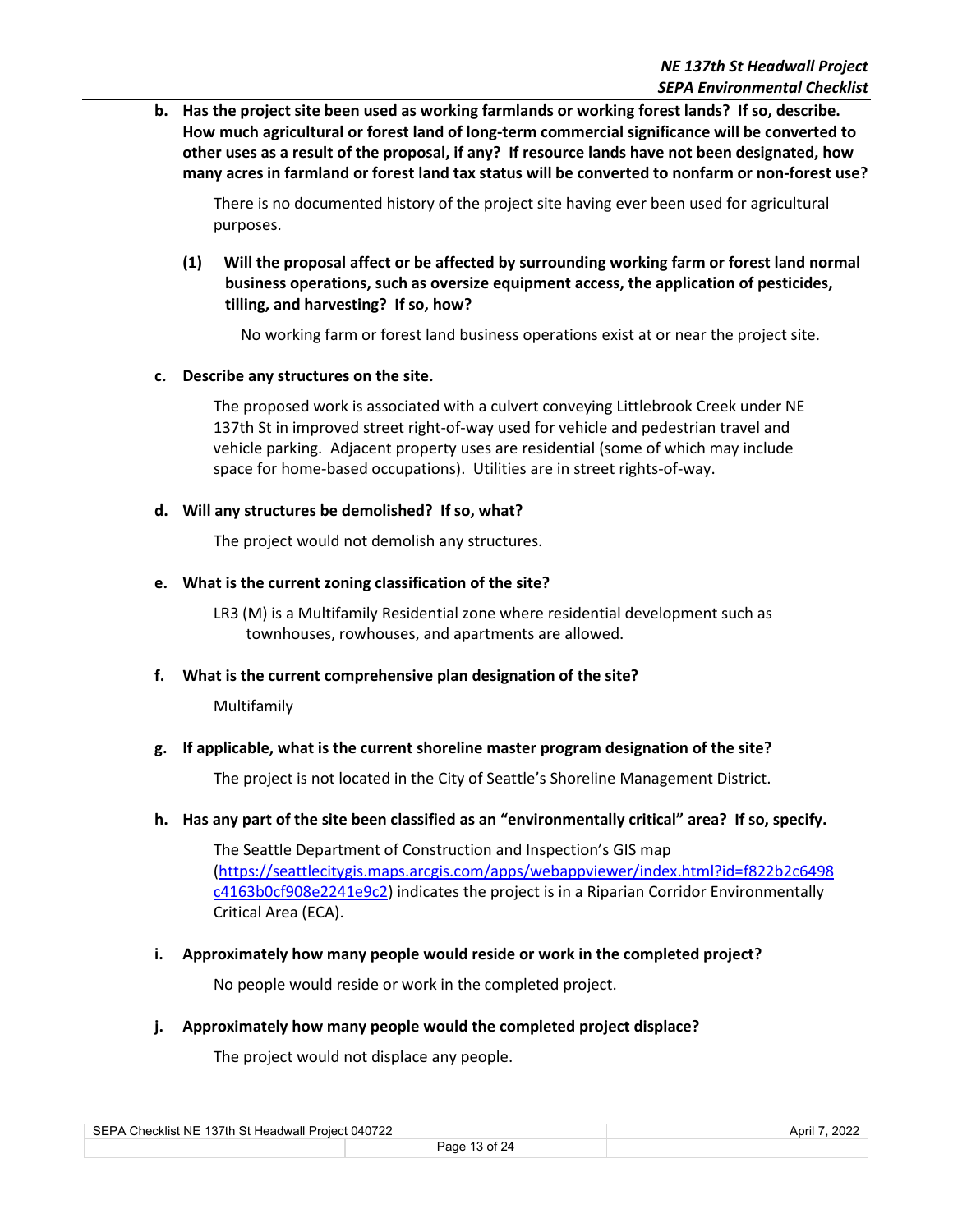**k. Proposed measures to avoid or reduce displacement impacts, if any:**

There would be no displacement impacts.

**l. Proposed measures to ensure the proposal is compatible with existing and projected land uses and plans, if any:**

The project would be compatible with existing and projected land uses and plans.

**m. Proposed measures to reduce or control impacts to agricultural and forest lands of long-term commercial significance, if any:**

There are no nearby agricultural and forest lands of long-term commercial significance.

#### **9. Housing**

**a. Approximately how many units would be provided, if any? Indicate whether high, middle, or low-income housing.**

The proposed project would not construct any housing units.

**b. Approximately how many units, if any, would be eliminated? Indicate whether high, middle, or low-income housing.**

The proposed project would not eliminate any housing units.

**c. Proposed measures to reduce or control housing impacts, if any:**

No measures are proposed because there would be no housing impacts.

#### **10. Aesthetics**

**a. What is the tallest height of any proposed structure(s), not including antennas? What is the principal exterior building material(s) proposed?**

The project proposes to install or modify buried or surface-mounted elements.

**b. What views in the immediate vicinity would be altered or obstructed?**

Primarily, the project proposes to install or modify buried elements. The proposed project would not alter or obstruct views.

#### **c. Proposed measures to reduce or control aesthetic impacts, if any**:

No measures to reduce or control aesthetic impacts are proposed because the project would not alter or obstruct views.

#### **11. Light and Glare**

**a. What type of light or glare will the proposal produce? What time of day would it mainly occur?**

The constructed project would not produce light or glare. No new streetlights are proposed or required. During construction, if an emergency situation calls for after-dark work, the construction contractor may deploy portable lights that temporarily produce light and glare.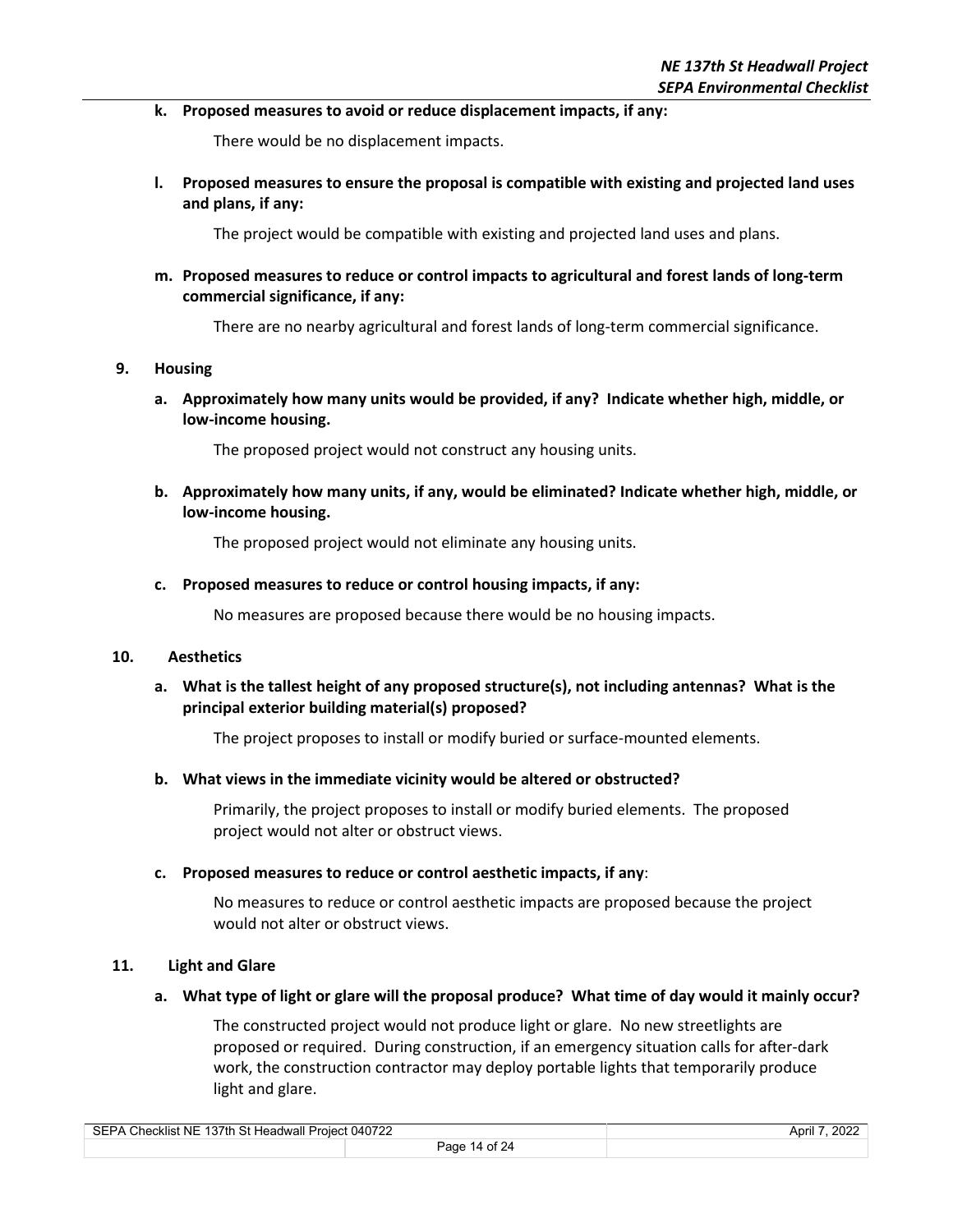### **b. Could light or glare from the finished project be a safety hazard or interfere with views?**

The completed project would not create light or glare.

#### **c. What existing off-site sources of light or glare may affect your proposal?**

There are no existing off-site sources of light and glare that would affect the proposal.

#### **d. Proposed measures to reduce or control light and glare impacts, if any:**

No measures are needed to reduce or control light and glare impacts because no impacts would occur. If an emergency requires after-dark work during construction, portable lighting would be adjusted as feasible to minimize glare.

#### **12. Recreation**

#### **a. What designated and informal recreational opportunities are in the immediate vicinity?**

There are no designated recreational opportunities in the immediate vicinity of the project site, which is in improved street right-of-way used for informal recreational activities such as dog-walking, walking, jogging, and bicycling. There are no formal recreational facilities (such as City parks) within 2,000 feet of the project site.

#### **b. Would the proposed project displace any existing recreational uses? If so, describe.**

The proposed work would not permanently displace any existing recreational uses. Project construction activities could result in short-term, temporary impacts to right-ofway access. Project construction activities would result in short-term temporary lane closure and detour impacts to the use of the affected streets by walkers, runners, and bicyclists.

## **c. Proposed measures to reduce or control impacts on recreation, including recreation opportunities to be provided by the project or applicant, if any:**

Construction would require temporary lane closures. Such closures would comply with relevant policies administered by SDOT as part of their Street Use permitting process. There are numerous route alternatives for pedestrians, joggers, and bicyclists. The project would attempt to make those closures and detours as brief as possible. Project notifications through website updates, emails, and mailings would provide affected residents with advance notice regarding temporary closures and detours. In addition, SPU would take the following measures to avoid or reduce projects impacts on recreation activities:

- Coordinate all project work affecting streets in advance with SDOT;
- Comply with required SDOT Street Use Permits issued for the project;
- Ensure that safe pedestrian and bicycle routes are maintained at all times consistent with approved street use permits, and traffic control plans; and
- Place temporary project signs along affected streets prior to project construction to provide local residents with advance notice regarding temporary street closures and detours.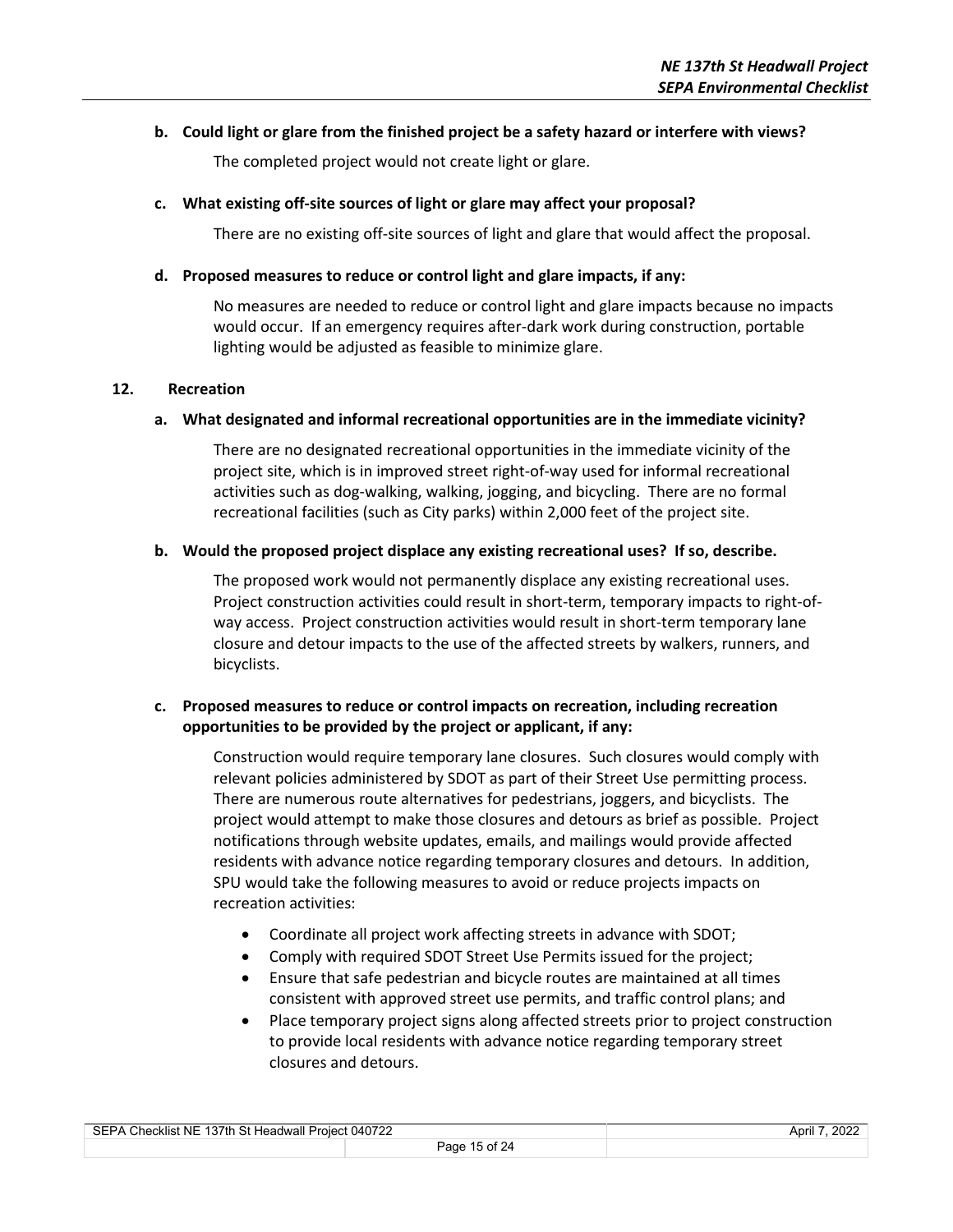#### **13. Historic and Cultural Preservation**

**a. Are there any buildings, structures, or sites, located on or near the site that are over 45 years old listed in or eligible for listing in national, state, or local preservation registers? If so, specifically describe.**

There are numerous residential and commercial buildings over 45 years old located in the vicinity of the project site, most of which have not been evaluated for cultural/historic significance. The project was checked against the registers listed in Item B.13.c below. None of these registers recorded any places or objects listed on, or proposed for, national, state, or local preservation registers located on or adjacent to the project site. However, aside from the drainage assets affected by this project, no buildings or structures would be disturbed by the project. These drainage assets may be older than 45 years but have not been evaluated for eligibility for listing in national, state, or local preservation registers.

**b. Are there any landmarks, features, or other evidence of Indian or historic use or occupation? This may include human burials or old cemeteries. Are there any material evidence, artifacts, or areas of cultural importance on or near the site? Please list any professional studies conducted at the site to identify such resources.**

According to the information sources listed in Item B.13.c below, there are no such cultural resources at or near the project site. According to the Washington State Department of Archaeology and Historic Preservation's Landscape Predictive Model, the project site is in an area of High Risk for discovery of cultural resources. However, all ground disturbance and excavation would occur in existing street right-of-way and developed areas disturbed previously in recent times by installation of underground utility infrastructure, roads, and residential structures.

**c. Describe the methods used to assess the potential impacts to cultural and historic resources on or near the project site. Examples include consultation with tribes and the Department of Archaeology and Historic Preservation, archaeological surveys, historic maps, GIS data,** *etc.*

To determine if National Register or Washington Heritage properties are in or adjacent to the project site, the project locations were checked against the following registers on March 21, 2021:

- Washington Information System for Architectural & Archaeological Research Data (WISAARD) maintained by the Washington State Department of Archaeology and Historic Preservatio[n https://wisaard.dahp.wa.gov/](https://wisaard.dahp.wa.gov/)
- King County and City Landmarks List maintained by the King County Historic Preservation Program, [https://www.kingcounty.gov/~/media/services/home](https://www.kingcounty.gov/%7E/media/services/home-property/historic-preservation/documents/resources/T06_KCLandmarkList.ashx?la=en)[property/historic](https://www.kingcounty.gov/%7E/media/services/home-property/historic-preservation/documents/resources/T06_KCLandmarkList.ashx?la=en)[preservation/documents/resources/T06\\_KCLandmarkList.ashx?la=en](https://www.kingcounty.gov/%7E/media/services/home-property/historic-preservation/documents/resources/T06_KCLandmarkList.ashx?la=en)
- Landmark List, and Map of Designated Landmarks, maintained by the City of Seattle, Department of Neighborhoods, accessed May 6, 2021 [http://www.seattle.gov/neighborhoods/programs-and-services/historic](http://www.seattle.gov/neighborhoods/programs-and-services/historic-preservation/landmarks/landmarks-map)[preservation/landmarks/landmarks-map](http://www.seattle.gov/neighborhoods/programs-and-services/historic-preservation/landmarks/landmarks-map)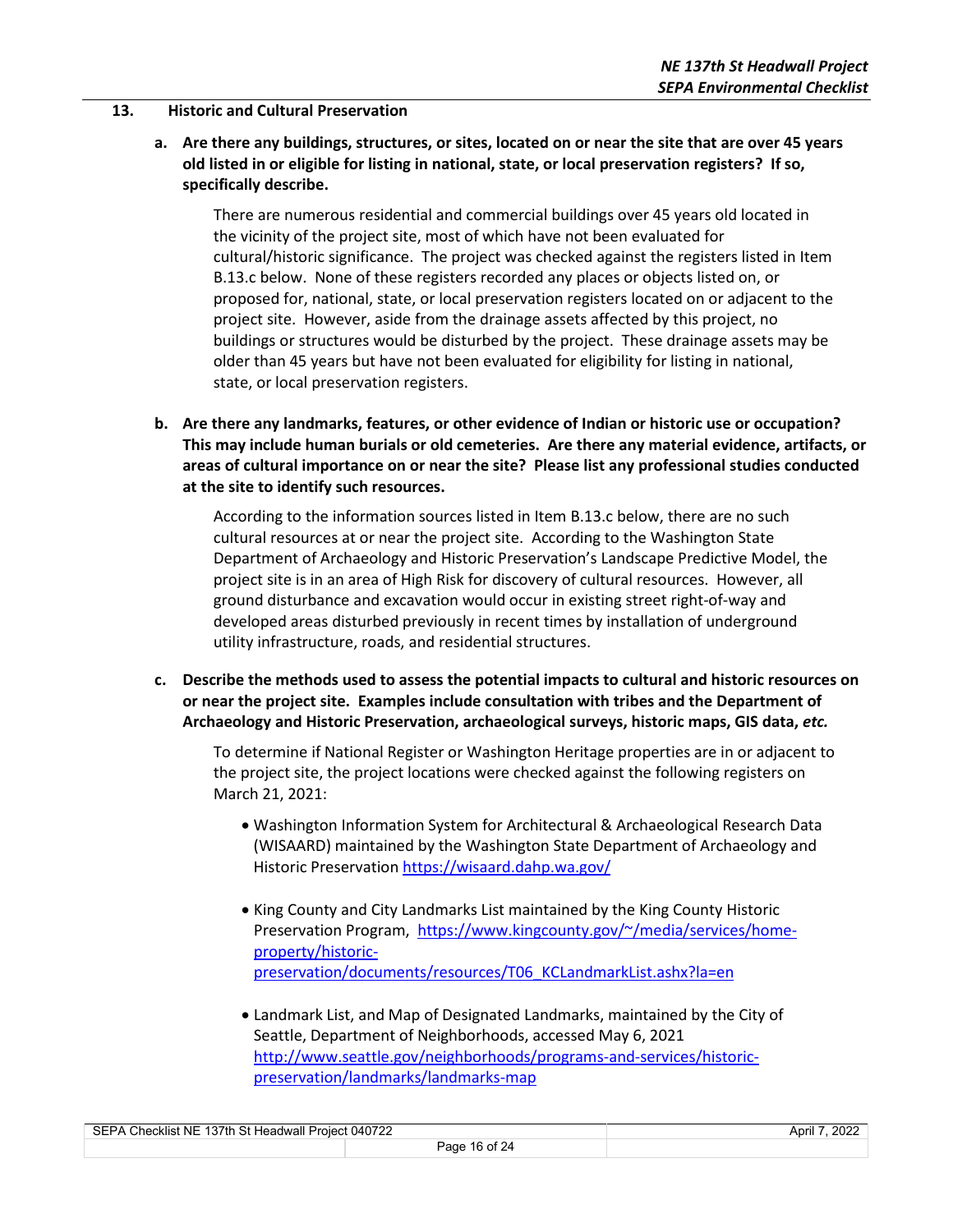## **d. Proposed measures to avoid, minimize, or compensate for loss, changes to, and disturbance to resources. Please include plans for the above and any permits that may be required.**

Proposed work would not affect buildings or known cultural resources. Only portions of SPU's municipal drainage system would be affected; none of those objects are considered historically or culturally important. Also, proposed work is in previously disturbed and filled upland areas, which significantly reduces chances of encountering contextually significant archaeological materials. However, an inadvertent discovery plan would be in effect and on-site during all ground-disturbing activity. Work crews would be trained on inadvertent discovery protocols should archaeological material be discovered. If evidence of cultural artifacts or human remains (either historic or prehistoric) be encountered during excavation, work in that immediate area would be suspended and the find examined and documented by a professional archaeologist. Decisions regarding appropriate mitigation and further action would be made at that time.

## **14. Transportation**

**a. Identify public streets and highways serving the site or affected geographic area and describe proposed access to the existing street system. Show on site plans, if any.**

The project would occur in existing, improved street right-of-way for NE 137th St. Access would be by local arterials and residential streets.

## **b. Is the site or affected geographic area currently served by public transit? If so, generally describe. If not, what is the approximate distance to the nearest transit stop?**

Transit stops for Metro Routes 320, 322, 330, 372X, 50 are located near the project on Lake City Wy NE. Metro Route 65 uses 30th Ave NE. None of these transit routes would be impacted by construction. Requirements for flagging and traffic control would be identified by SDOT as part of their street use permitting for this project.

## **c. How many additional parking spaces would the completed project or non-project proposal have? How many would the project or proposal eliminate?**

Because the proposed work requires use of the street right-of-way, construction would require temporary closures of parking as well as travel lanes. Parking associated with the affected street right-of-way is currently on-street, free parking west and east of the subject culvert crossing and managed by the City of Seattle. During construction, there may be no or restricted parking on one or both sides of NE 137th St for an as-yet unspecified distance from the subject culvert. Project construction is estimated to temporarily eliminate up to approximately 20 on-street public parking spaces adjacent to the construction zone to accommodate contractor vehicles, mobilization, construction, and local and through access. Generally, however, there is ample on-street and offstreet parking available elsewhere near this project site and most adjacent and nearby residences have their own off-street parking. Specific timing and duration of parking and lane closures are not known at this time, but such closures would comply with relevant policies administered by SDOT as part of its street use permitting process. The completed project would neither create nor eliminate parking spaces.

SEPA Checklist NE 137th St Headwall Project 040722 April 7, 2022 April 7, 2022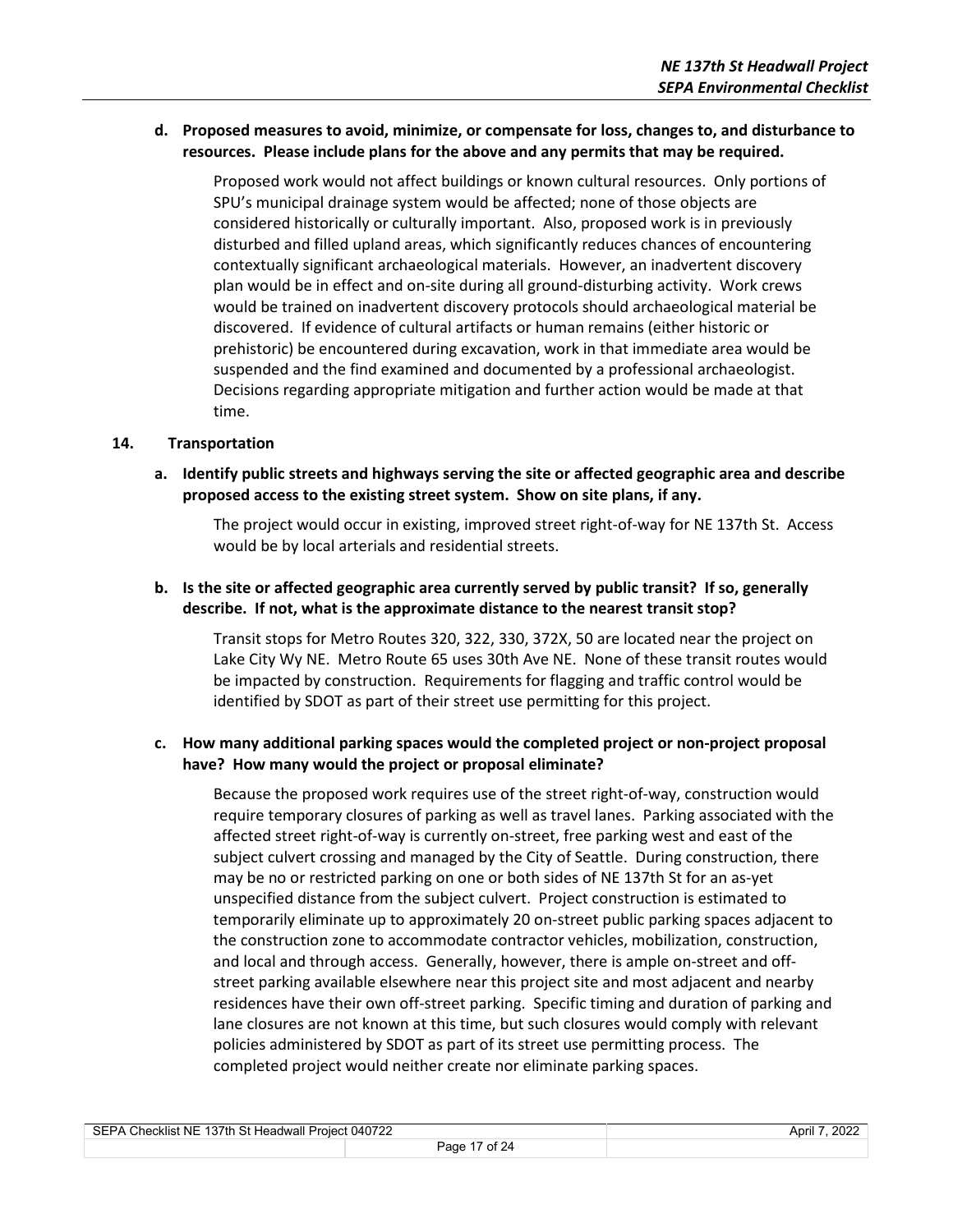**d. Will the proposal require any new or improvements to existing roads, streets, pedestrian, bicycle or state transportation facilities, not including driveways? If so, generally describe (indicate whether public or private).**

The project would restore all demolished and damaged street surfaces to preconstruction conditions or better, as required by SDOT. No new permanent roads or streets would be constructed as part of the project.

**e. Will the project or proposal use (or occur in the immediate vicinity of) water, rail, or air transportation? If so, generally describe.**

The proposed project would not use water, rail, or air transportation.

**f. How many vehicular trips per day would be generated by the completed project or proposal? If known, indicate when peak volumes would occur and what percentage of the volume would be trucks (such as commercial and non-passenger vehicles). What data or transportation models were used to make these estimates?**

Project construction would generate up to approximately 130 daily vehicle trips due to workers and materials being transported to and from the site during the estimated construction period based on normal Northwest weather conditions. Those trips would occur during business hours (between 7 a.m. and 6 p.m.) on weekdays (Mondays through Fridays) and on weekend days. The completed project would not generate any additional vehicle trips beyond that which would normally occur for the on-going and routine operation, maintenance, and monitoring of the drainage assets in this area.

## **g. Will the proposal interfere with, affect, or be affected by the movement of agricultural and forest products on roads or streets in the area? If so, generally describe.**

The proposal would not interfere with, affect, or be affected by the movement of agricultural and forest products on roads or streets in the area.

## **h. Proposed measures to reduce or control transportation impacts, if any:**

The following measures would be used to reduce or control transportation impacts:

- SPU would conduct public outreach before and during project construction to notify residents, local agencies, and other stakeholders of work progress and expected disruptions or changes in traffic flow.
- Access for emergency-response vehicles would be maintained at all times.
- Through access and vehicle access to private properties may not be available at all times during construction, but temporary closures would be minimized.
- Alternative routes for pedestrians, bicyclists, and those with disabilities would be identified and clearly signed, as needed.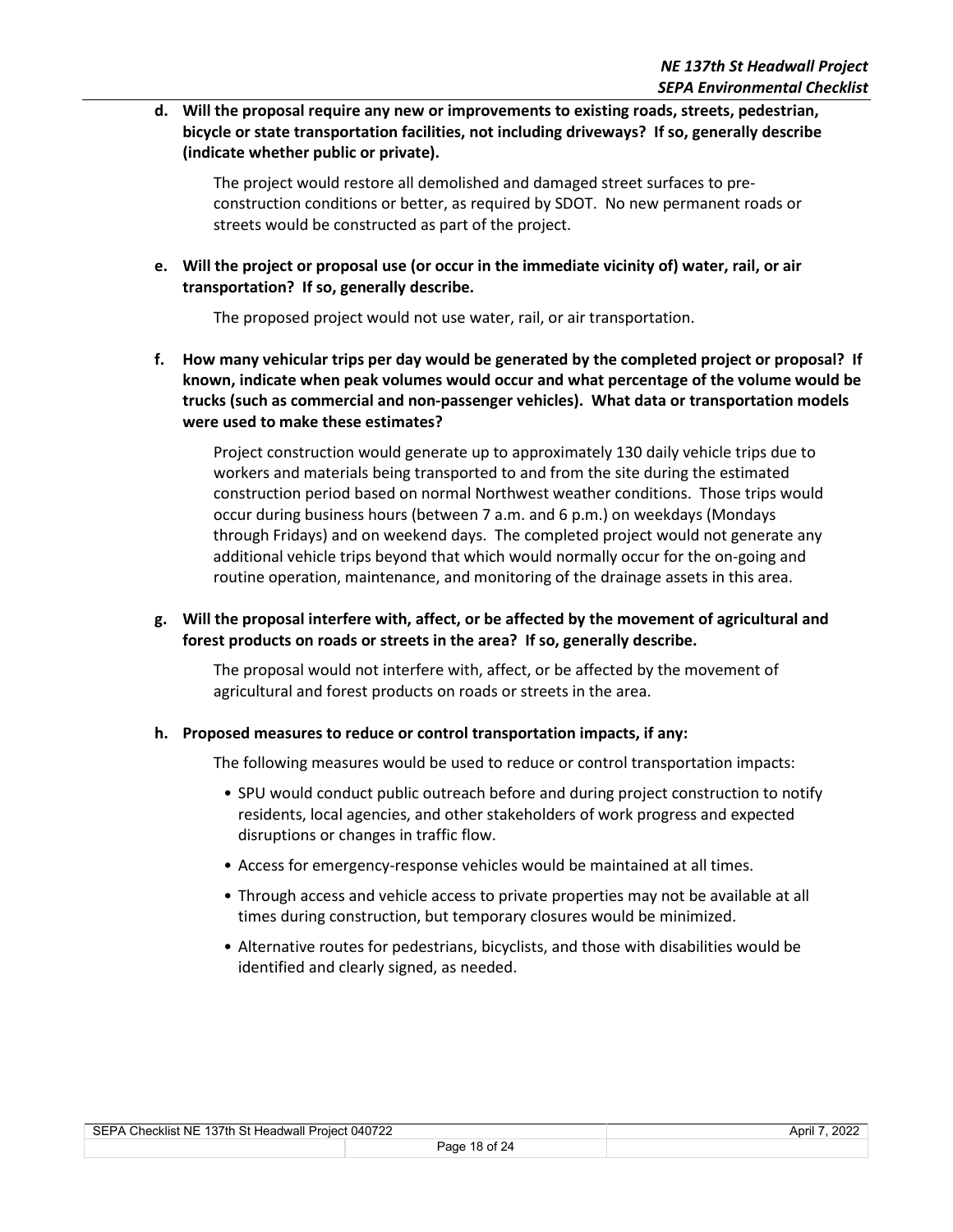#### **15**. **Public Services**

## **a. Would the project result in an increased need for public services (for example: fire protection, police protection, public transit, health care, schools, other)? If so, generally describe.**

The proposed project is not expected to create an increased need for public services. The project would be required at all times to accommodate emergency access for buildings accessed via the affected streets. Emergency access would comply with relevant policies administered by SDOT as part of its Street Use permitting process.

### **b. Proposed measures to reduce or control direct impacts on public services, if any.**

During construction, the project would be required at all times to accommodate emergency access for structures accessed via affected street rights-of-way. The project would avoid impacting known buried and overhead utilities, which include overhead electrical and communications utilities and buried gas, water, and sewers. No mitigation is being proposed because the project would have no adverse impacts on public services.

### **16. Utilities**

### **a. Check utilities available at the site:**

| None                                             |                      |
|--------------------------------------------------|----------------------|
| $\boxtimes$ Electricity $\boxtimes$ Natural gas  | $\boxtimes$ Water    |
| $\boxtimes$ Telephone $\boxtimes$ Sanitary sewer | $\Box$ Septic system |
| $\boxtimes$ Other: cable, fiber optics           |                      |

| Electricity $\Box$ Natural gas  | $\boxtimes$ Water    | $\boxtimes$ Refuse service |
|---------------------------------|----------------------|----------------------------|
| Telephone $\Box$ Sanitary sewer | $\Box$ Septic system |                            |
|                                 |                      |                            |

## **b. Describe the utilities that are proposed for the project, the utility providing the service, and the general construction activities on the site or in the immediate vicinity which might be needed.**

During construction, this proposed work is not expected to interrupt or reconstruct other utilities. However, inadvertent damage to underground utilities could occur during construction. While such incidents do not occur frequently, they could temporarily affect services to customers served by the affected utility while emergency repairs are made. No other interruptions to regular utility services are expected during construction. The completed project would enhance life and serviceability of critical drainage facility and would continue to be owned, operated, and maintained by SPU.

## **C. SIGNATURE**

The above answers are true and complete to the best of my knowledge. I understand that SPU as SEPA Lead Agency is relying on them to make its decision.

Samantha Menathy Digitally signed by Samantha Menathy<br>Date: 2022.04.07 12:04:09 -07'00'

Signature:

*Samantha Menathy* Project Manager

Attachment A: Vicinity and Location Maps Attachment B: Greenhouse Gas Emissions Worksheet

SEPA Checklist NE 137th St Headwall Project 040722 April 7, 2022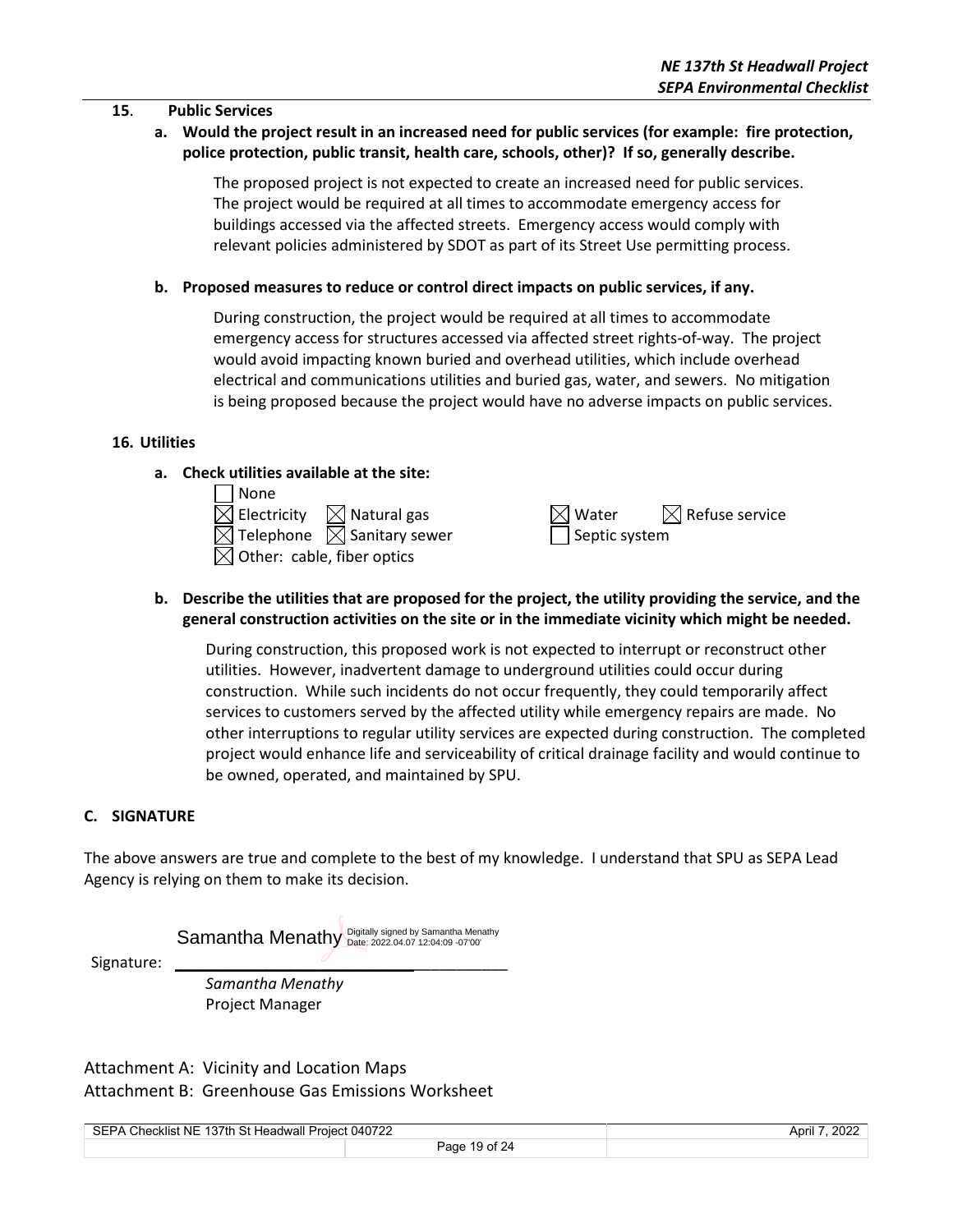

## **Attachment A: Vicinity and Location Maps**

SEPA Checklist NE 137th St Headwall Project 040722 April 7, 2022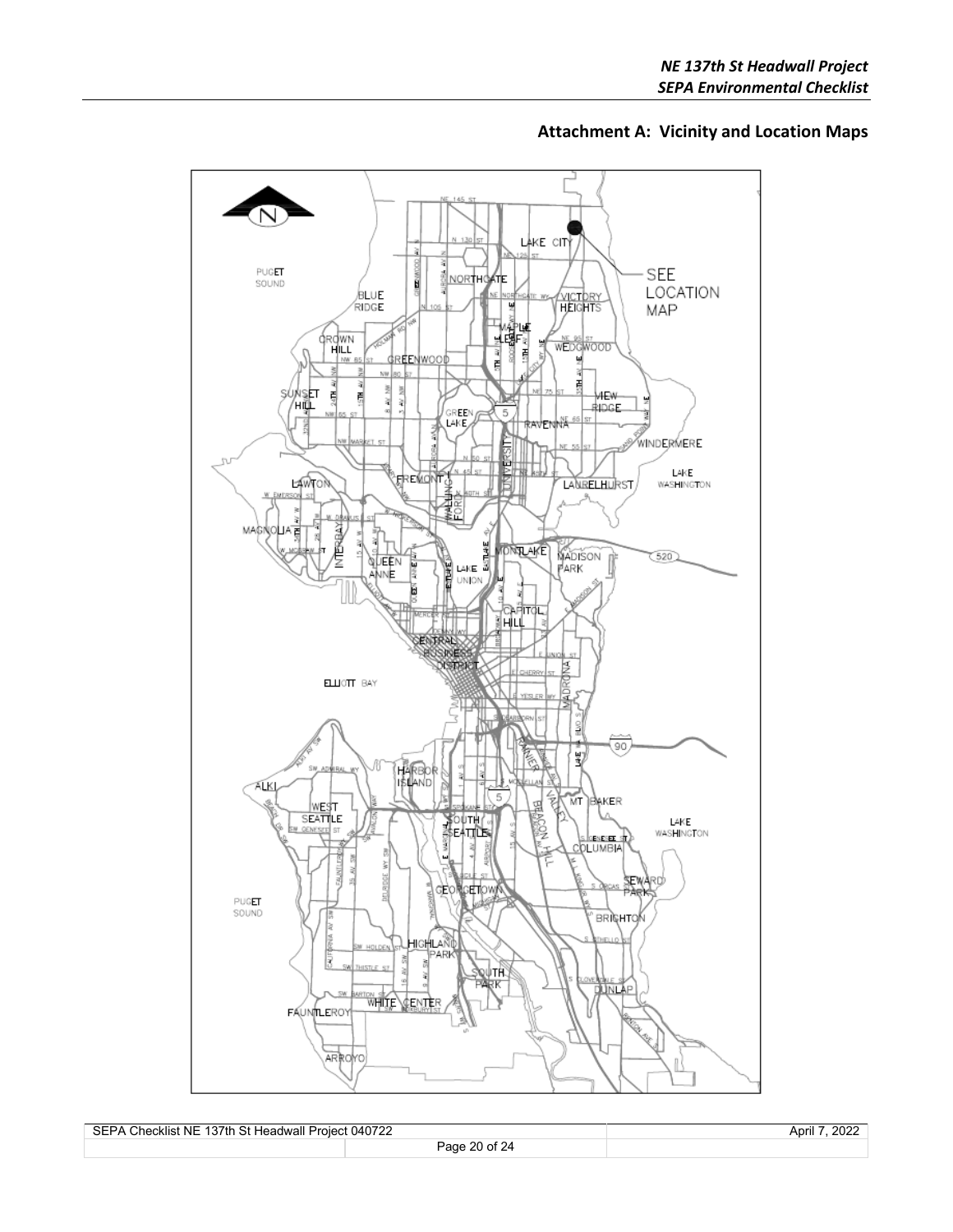

| Checklist NE 137th St Headwall Project 040722<br>SEPA |                  | 2022<br>April 1 |
|-------------------------------------------------------|------------------|-----------------|
|                                                       | of 24<br>Page 21 |                 |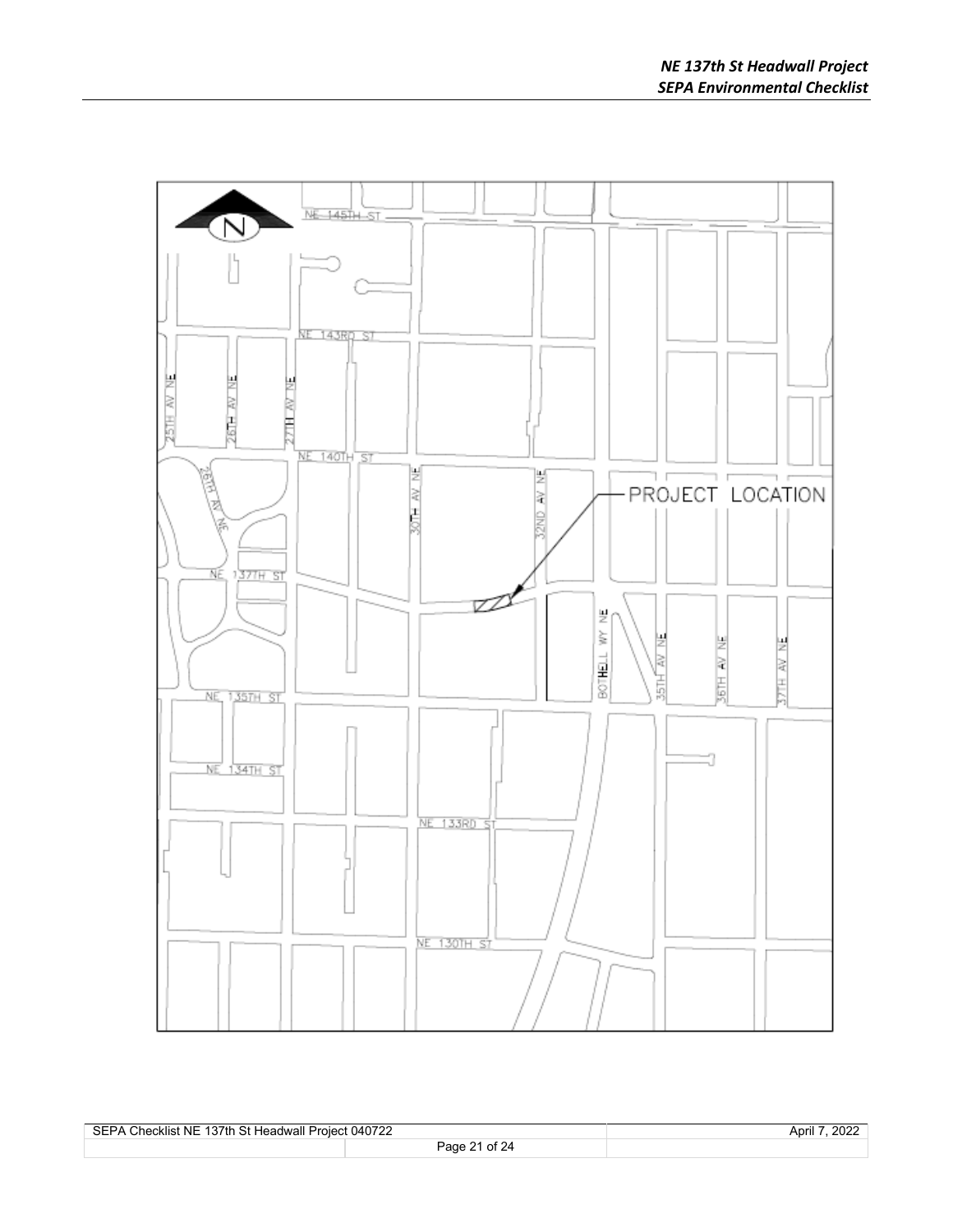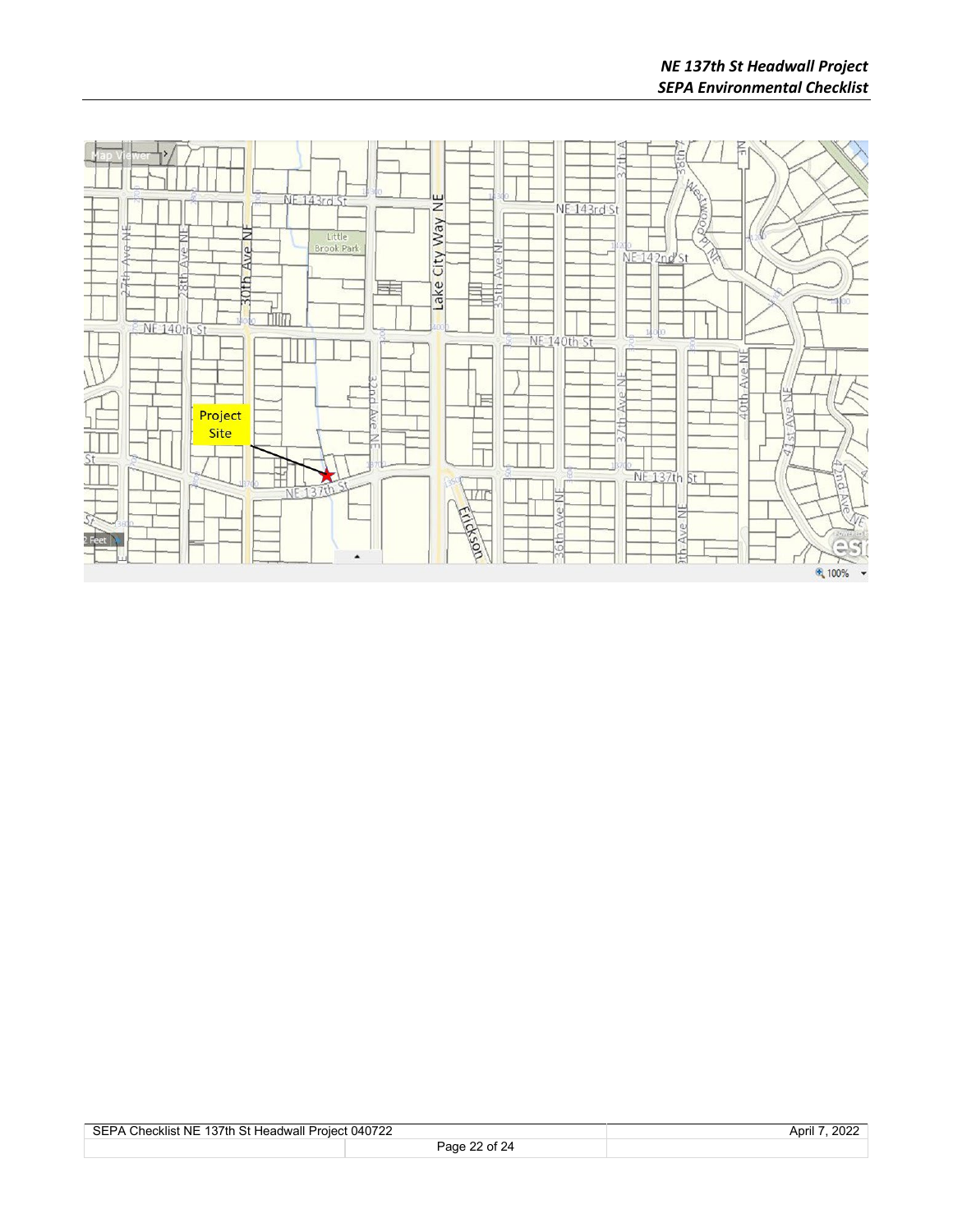| 54.8Section I: Buildings                                 |                                                  |                                                 |          |                            |                |                                                       |
|----------------------------------------------------------|--------------------------------------------------|-------------------------------------------------|----------|----------------------------|----------------|-------------------------------------------------------|
|                                                          | <b>Emissions Per Unit or Per Thousand Square</b> |                                                 |          | Feet (MTCO <sub>2</sub> e) |                |                                                       |
| Type (Residential) or Principal Activity<br>(Commercial) | # Units                                          | Square Feet (in<br>thousands of<br>square feet) | Embodied | Energy                     | Transportation | Lifespan<br><b>Emissions</b><br>(MTCO <sub>2</sub> e) |
| Single-Family Home                                       | 0                                                |                                                 | 98       | 672                        | 792            | 0                                                     |
| Multi-Family Unit in Large Building                      | 0                                                |                                                 | 33       | 357                        | 766            | $\mathbf 0$                                           |
| Multi-Family Unit in Small Building                      | 0                                                |                                                 | 54       | 681                        | 766            | 0                                                     |
| Mobile Home                                              | 0                                                |                                                 | 41       | 475                        | 709            | 0                                                     |
| Education                                                |                                                  | 0.0                                             | 39       | 646                        | 361            | $\mathbf 0$                                           |
| <b>Food Sales</b>                                        |                                                  | 0.0                                             | 39       | 1,541                      | 282            | $\mathbf 0$                                           |
| <b>Food Service</b>                                      |                                                  | 0.0                                             | 39       | 1,994                      | 561            | 0                                                     |
| Health Care Inpatient                                    |                                                  | 0.0                                             | 39       | 1,938                      | 582            | $\mathbf 0$                                           |
| <b>Health Care Outpatient</b>                            |                                                  | 0.0                                             | 39       | 737                        | 571            | $\mathbf 0$                                           |
| Lodging                                                  |                                                  | 0.0                                             | 39       | 777                        | 117            | 0                                                     |
| Retail (Other than Mall)                                 |                                                  | 0.0                                             | 39       | 577                        | 247            | 0                                                     |
| Office                                                   |                                                  | 0.0                                             | 39       | 723                        | 588            | 0                                                     |
| <b>Public Assembly</b>                                   |                                                  | 0.0                                             | 39       | 733                        | 150            | 0                                                     |
| <b>Public Order and Safety</b>                           |                                                  | 0.0                                             | 39       | 899                        | 374            | 0                                                     |
| Religious Worship                                        |                                                  | 0.0                                             | 39       | 339                        | 129            | $\mathbf 0$                                           |
| Service                                                  |                                                  | 0.0                                             | 39       | 599                        | 266            | $\mathbf 0$                                           |
| Warehouse and Storage                                    |                                                  | 0.0                                             | 39       | 352                        | 181            | $\mathbf 0$                                           |
| Other                                                    |                                                  | 0.0                                             | 39       | 1,278                      | 257            | 0                                                     |
| Vacant                                                   |                                                  | 0.0                                             | 39       | 162                        | 47             | 0                                                     |

### **Attachment B: Greenhouse Gas Emissions Worksheet**

**TOTAL Section I Buildings 0**

| <b>Section II: Pavement</b>                          |  |                    |  |  |                                  |                                           |
|------------------------------------------------------|--|--------------------|--|--|----------------------------------|-------------------------------------------|
|                                                      |  |                    |  |  |                                  | <b>Emissions</b><br>(MTCO <sub>2</sub> e) |
| Pavement (sidewalk, asphalt patch)                   |  |                    |  |  |                                  |                                           |
| Concrete/asphalt (50 MTCO <sub>2</sub> e/1,000 sq ft |  |                    |  |  |                                  |                                           |
| of pavement at a depth of 6 inches or 18.5           |  | 200 sq ft 6 inches |  |  |                                  |                                           |
| CY)                                                  |  | thick)             |  |  |                                  | 10                                        |
|                                                      |  |                    |  |  | <b>TOTAL Section II Pavement</b> |                                           |

| <b>Section III: Construction</b>      |                                           |
|---------------------------------------|-------------------------------------------|
| (See detailed calculations below)     | <b>Emissions</b><br>(MTCO <sub>2</sub> e) |
| <b>TOTAL Section III Construction</b> |                                           |

| <b>Section IV: Operations and Maintenance</b>      |                                           |
|----------------------------------------------------|-------------------------------------------|
| (See detailed calculations below)                  | <b>Emissions</b><br>(MTCO <sub>2</sub> e) |
| <b>TOTAL Section IV Operations and Maintenance</b> |                                           |
|                                                    |                                           |

# **TOTAL GREENHOUSE GAS (GHG) EMISSIONS FOR PROJECT (MTCO2e) 13.3**